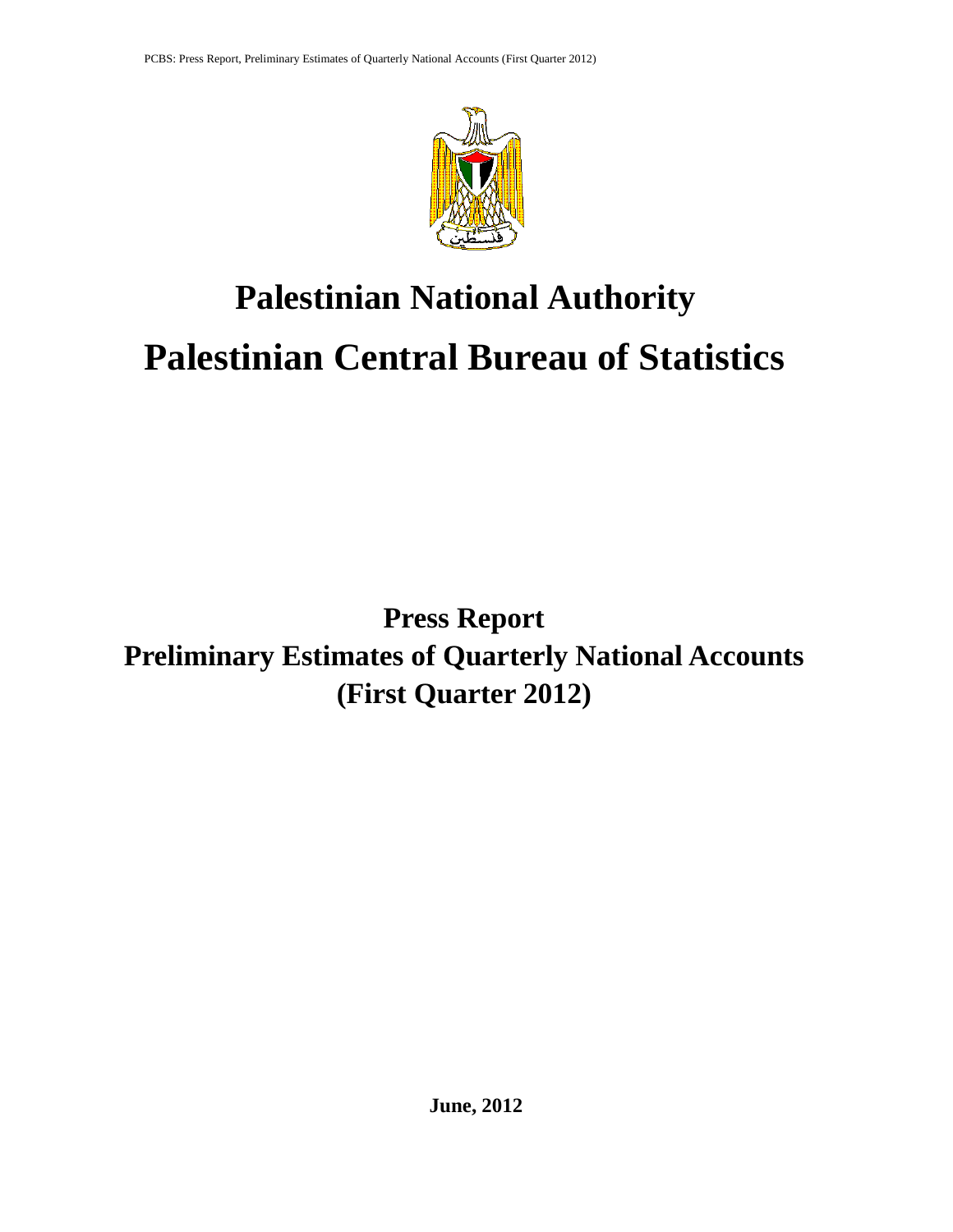#### **PAGE NUMBERS OF ENGLISH TEXT ARE PRINTED IN SQUARE BRACKETS. TABLES ARE PRINTED IN THE ARABIC ORDER (FROM RIGHT TO LEFT)**

This document is prepared in accordance with the standard procedures stated in the Code of Practice for Palestine Official Statistics 2006

© June, 2012. **All rights reserved.**

 $\overline{1}$ 

**Suggested Citation:** 

**Palestinian Central Bureau of Statistics**, *2012. Press Report, Preliminary Estimates of Quarterly National Accounts (First Quarter 2012).* Ramallah - Palestine.

All correspondences should be directed to: **Palestinian Central Bureau of Statistics P.O.Box 1647, Ramallah, Palestine.** 

Tel: (972/970) 2 298 2700 Fax: ( 972/970) 2 298 2710 Toll free.: 1800300300 E-Mail: diwan@pcbs.gov.ps web-site: http://www.pcbs.gov.ps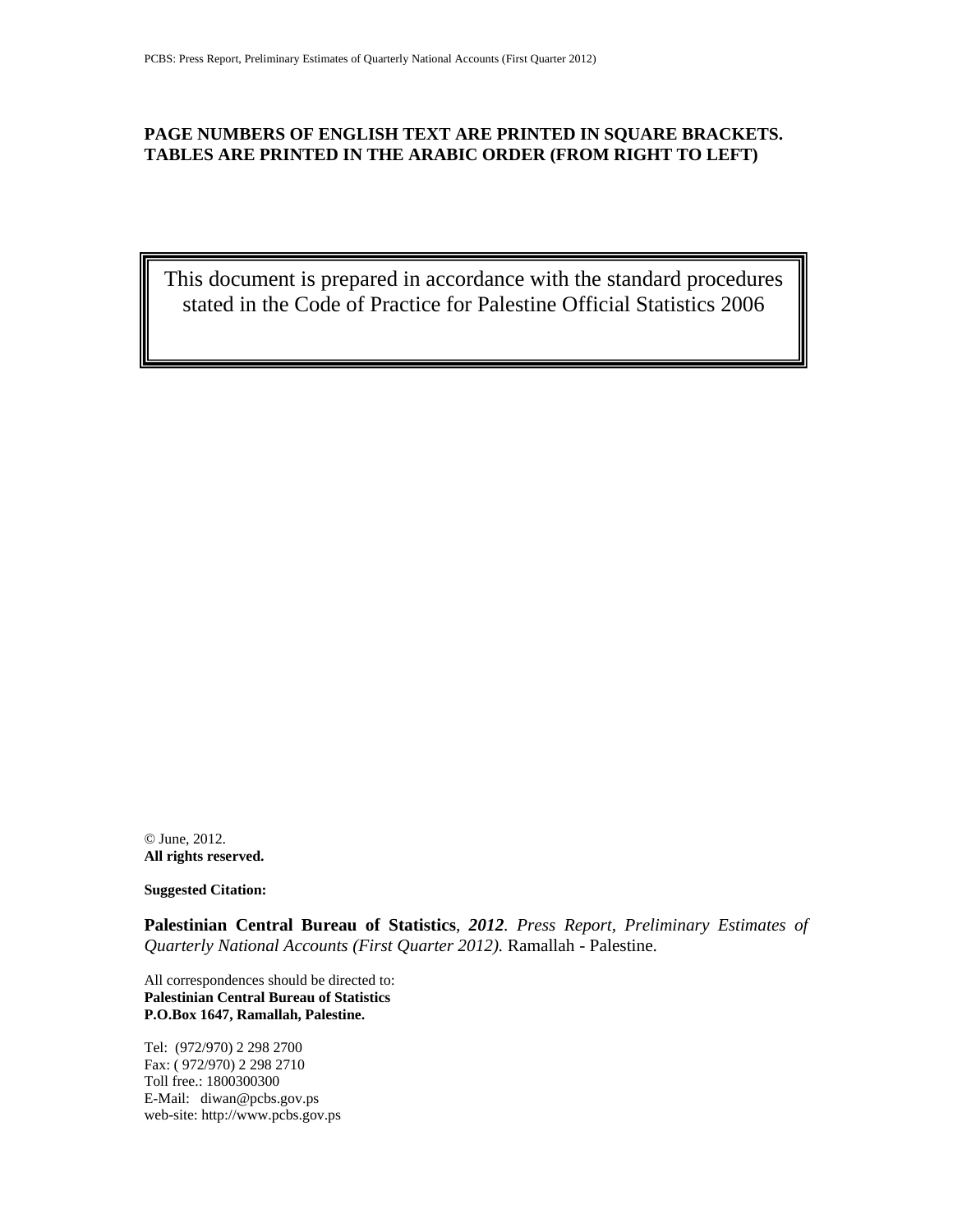# **Table of Contents**

| Subject                  | Page |
|--------------------------|------|
| <b>Main Results</b>      | [7]  |
| Concepts and Definitions | [9]  |
| Tables                   | 13   |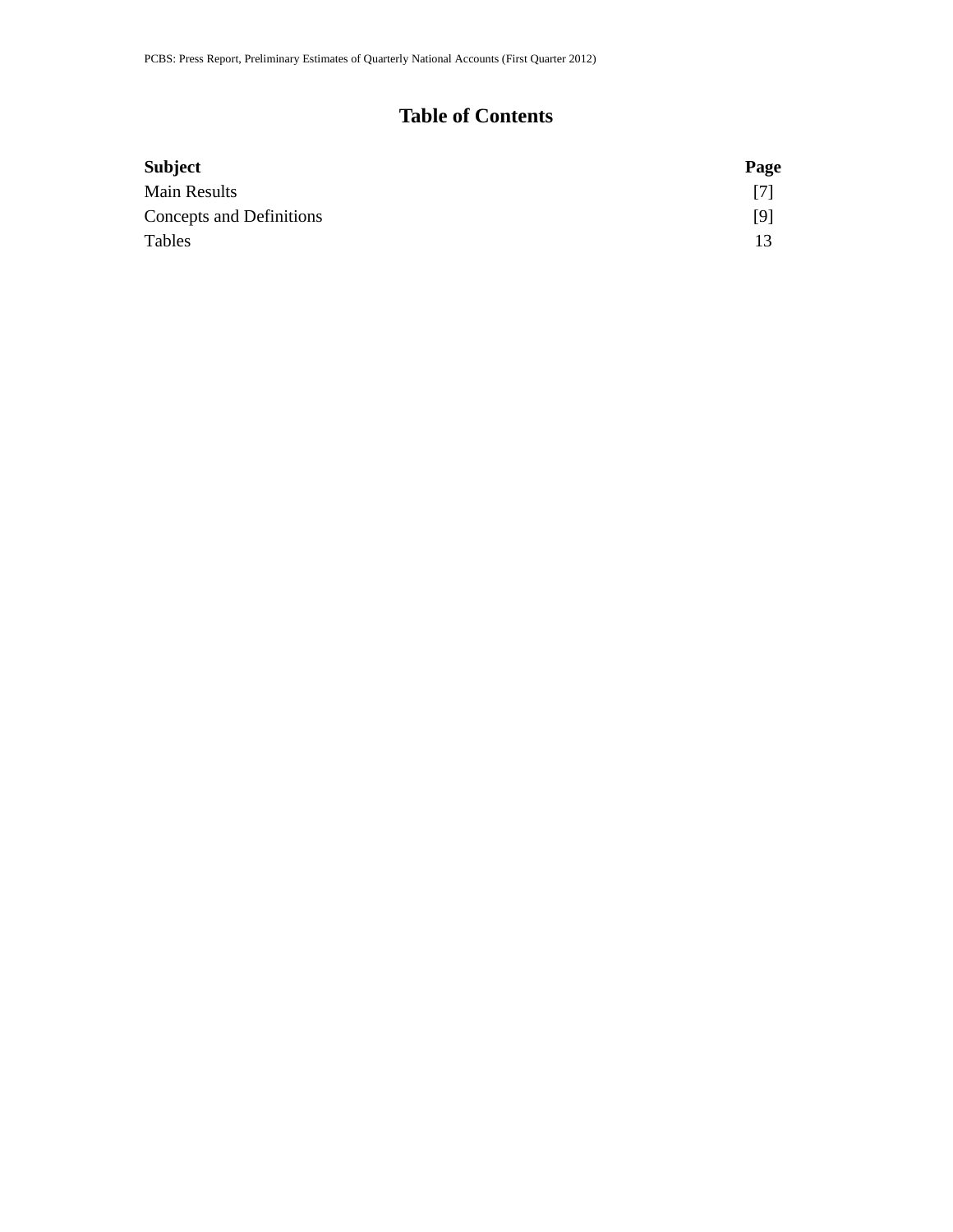### **Important Notes**

Statistics presented at constant prices, using 2004 as the base year.

Data related to the first quarter of 2012 are preliminary estimates based on the available shortterm indicators, taking into consideration that the final version of the Quarterly National Accounts will be issued after finalizing the necessary indicators. The data for the quarters 2011were revised based on the estimating the under-coverage of exports and imports upon balancing procedure for the Supply and Use sides of the economy.

Unemployment rate in the Palestinian Territory was 23.9 percent for the  $1<sup>st</sup>$  quarter 2012, while it was 21.0 percent during the  $4<sup>th</sup>$  quarter 2011 and 21.7 percent during the 1<sup>st</sup> quarter 2011. The unemployment rate was 20.9 percent in 2011, 23.7 percent in 2010, 24.5 percent in 2009, and 26.6 percent for 2008.

The unemployment rate in the West Bank for the  $1<sup>st</sup>$  quarter 2012 was 20.1 percent, compared to 16.6 percent during the  $4<sup>th</sup>$  quarter 2011 and 17.4 percent during the 1<sup>st</sup> quarter 2011. In the Gaza Strip, unemployment rate was 31.5 percent for the  $1<sup>st</sup>$  quarter 2012, compared to 30.3 percent during the  $4<sup>th</sup>$  quarter 2011 and 30.8 percent during the  $1<sup>st</sup>$  quarter 2011.

Data related to Government (education, health, public administration and defense) were valued using Accrual Bases based on the recommendations of the System of National Accounts. Wages and salaries were obtained from the monthly report of the Ministry of Finance to estimate government activities, taking into consideration that data pertaining to expenditures in the public budget were reclassified based on the latest revision to the Government Finance Statistics Manual 2001.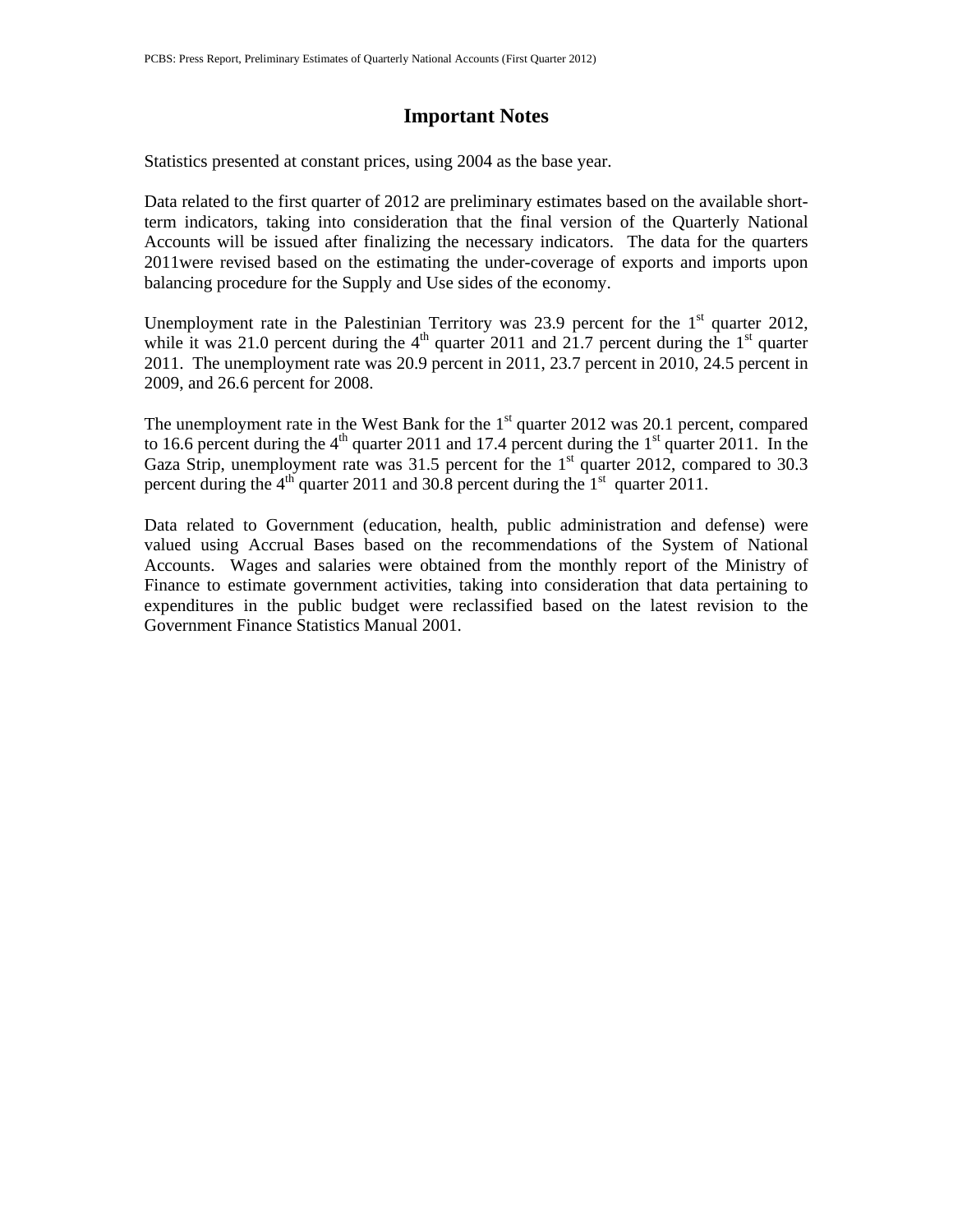PCBS: Press Report, Preliminary Estimates of Quarterly National Accounts (First Quarter 2012)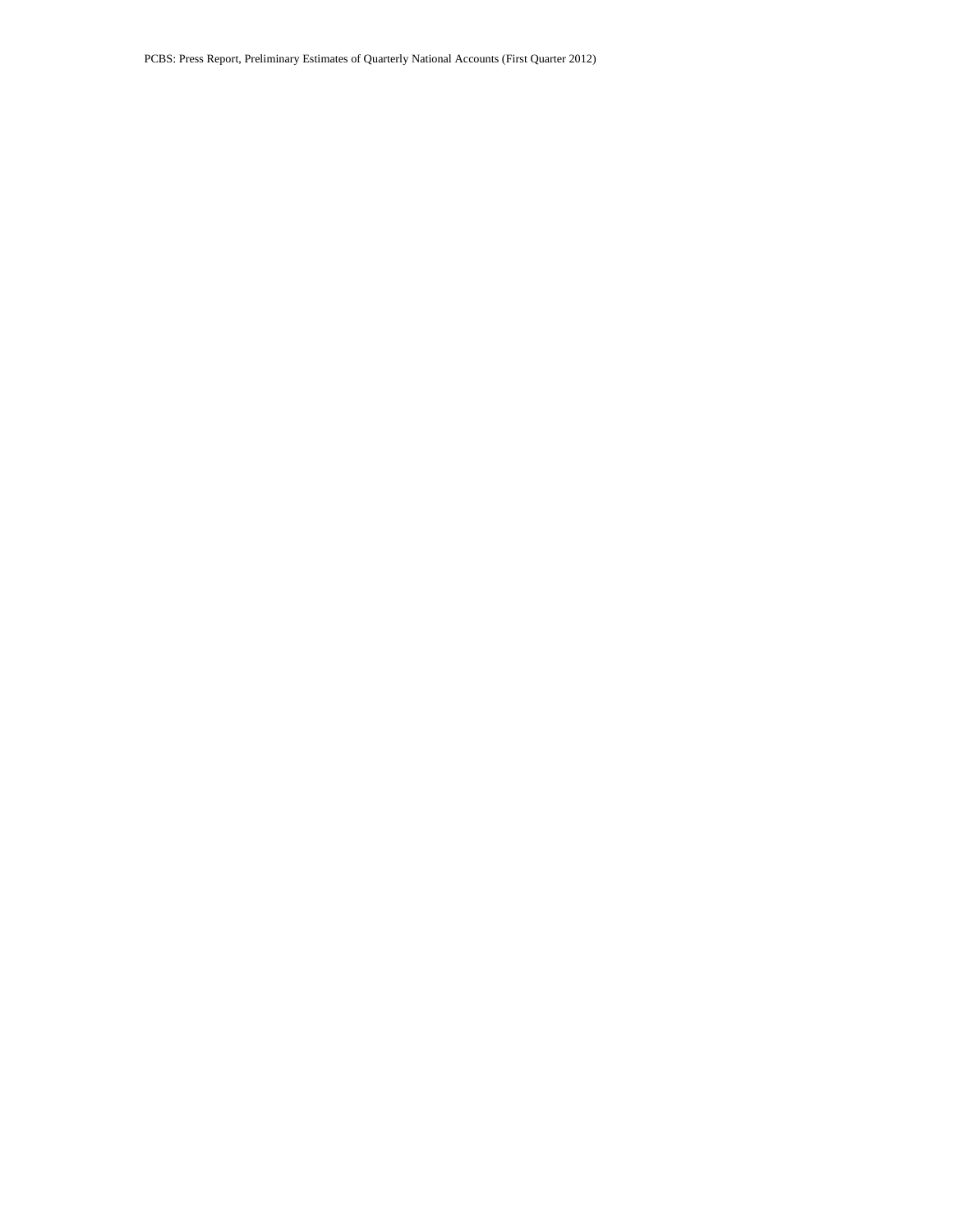#### **Main Results**

#### **An increase in GDP at constant prices in the Palestinian Territory during the 1st quarter 2012 compared to the parallel quarter (1st quarter 2011)**

Preliminary estimates at constant prices showed an increase of 5.6 percent in GDP in the Palestinian Territory\* during the  $1<sup>st</sup>$  quarter 2012 compared to the  $1<sup>st</sup>$  quarter 2011, and it showed a decrease of 3.1 percent compared to the  $4<sup>th</sup>$  quarter 2011 at constant prices, and the base year is 2004. In the West Bank,\* GDP increased by 5.4 percent during the  $1<sup>st</sup>$  quarter 2012 compared to the 1<sup>st</sup> quarter 2011. In Gaza Strip, GDP increased by 6.0 percent during the 1<sup>st</sup> quarter 2012 compared to the 1<sup>st</sup> quarter 2011. GDP for the 1<sup>st</sup> quarter 2012 at constant prices was USD 1,116 million for the West Bank\* and USD 464 million for Gaza Strip.

#### **Gross Domestic Product Per Capita**

GDP per Capita for the Palestinian Territory<sup>\*</sup> at constant prices was USD 395 during the  $1<sup>st</sup>$ quarter 2012, it showed an increase of 2.4 percent compared to the  $1<sup>st</sup>$  quarter 2011. As for the West Bank\* at constant prices it was USD 469 during the  $1<sup>st</sup>$  quarter 2012, it showed an increase by 2.6 percent during the 1<sup>st</sup> quarter 2012 compared to the 1<sup>st</sup> quarter 2011, and for Gaza Strip was USD 286 during the  $1<sup>st</sup>$  quarter 2012, and it showed an increase by 2.4 percent during the  $1<sup>st</sup>$  quarter 2012 compared to the parallel quarter 2011.



**Quarterly GDP in the Palestinian Territory\* at constant prices for years 2008-2012**

\*

 $\overline{a}$ 

The data excludes those parts of Jerusalem which were annexed by Israel in 1967.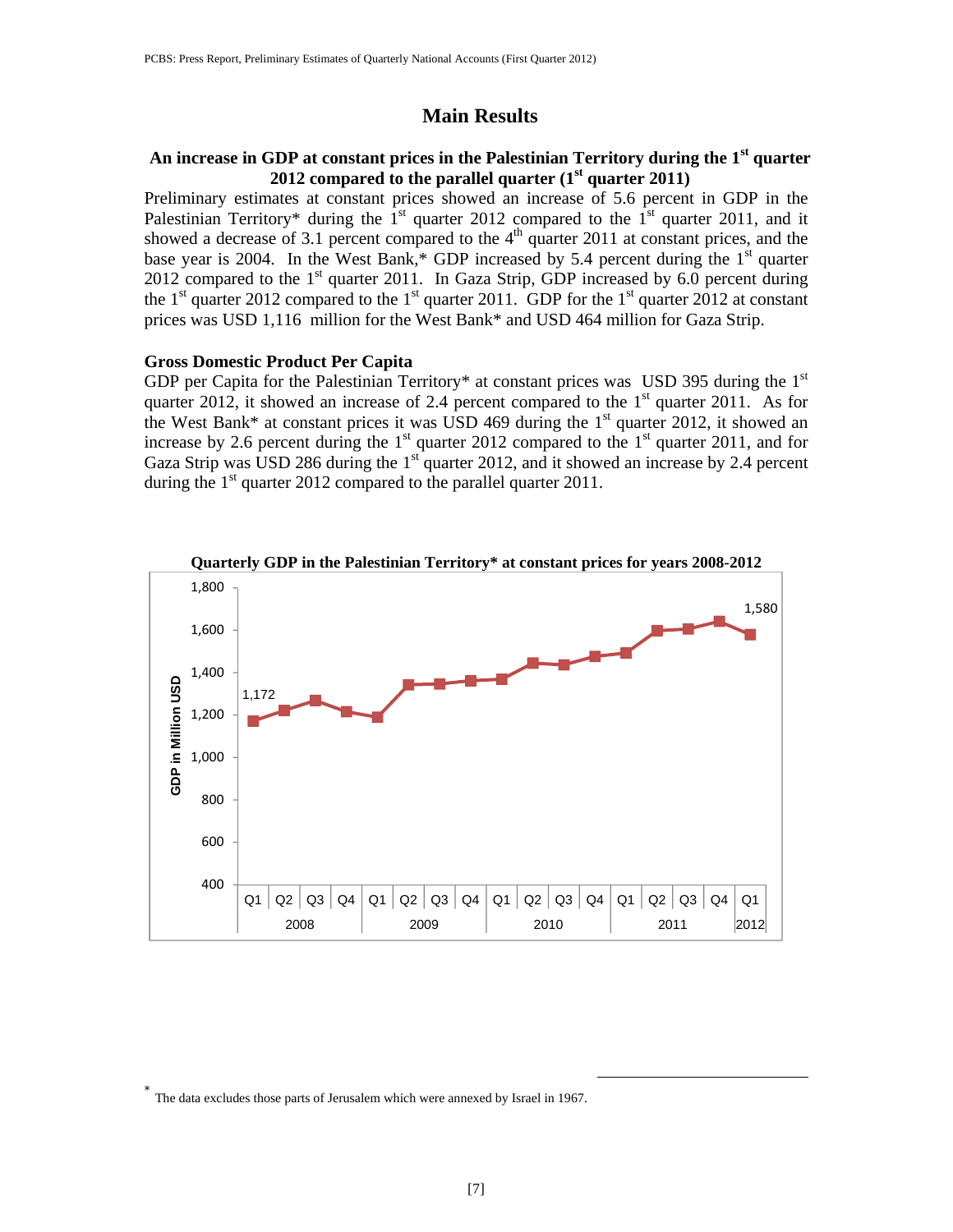PCBS: Press Report, Preliminary Estimates of Quarterly National Accounts (First Quarter 2012)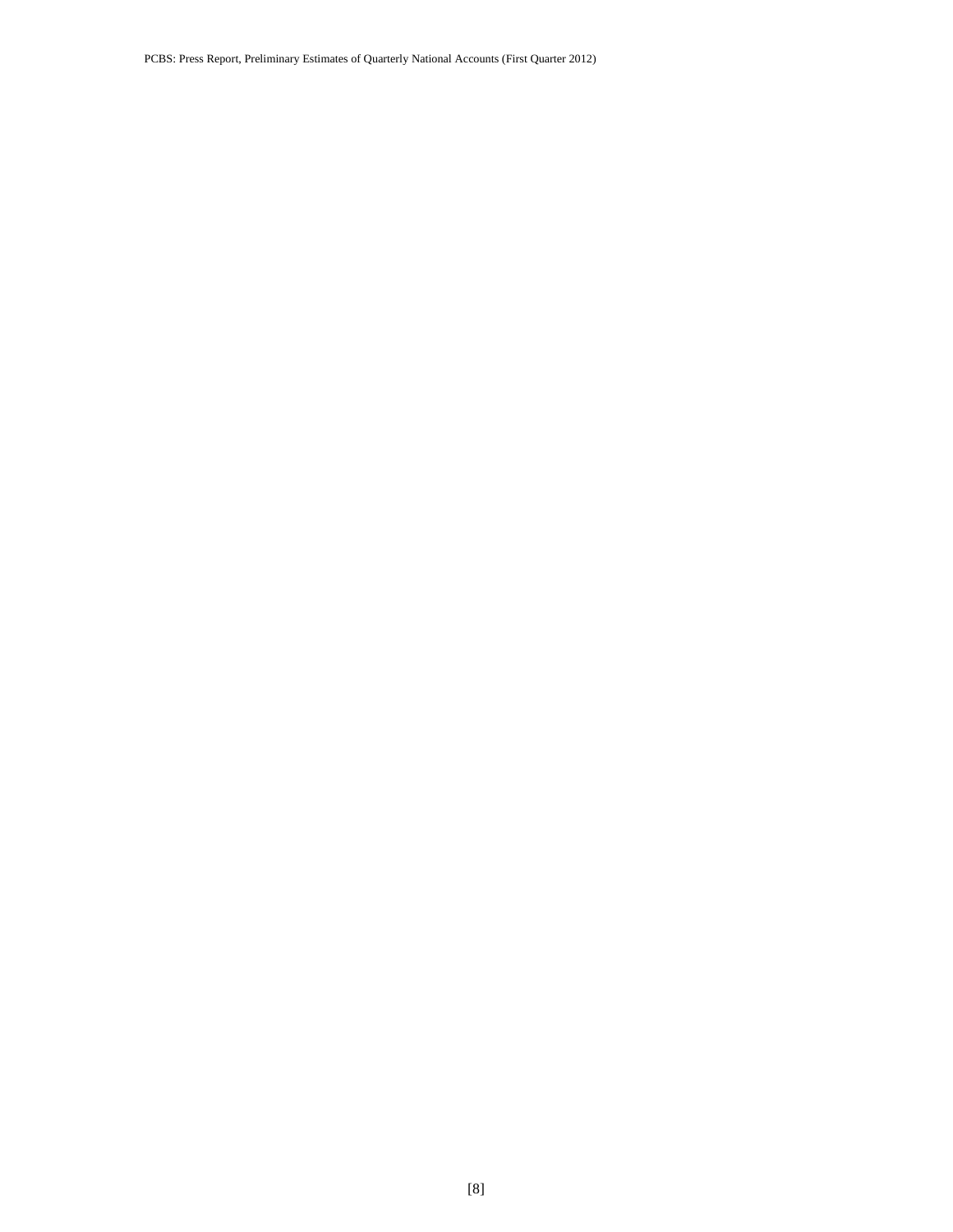### **Concepts and Definitions**

#### **Statistical Unit**

 The United Nations System of National Accounts, SNA 1993, defines two main types of statistical units:

#### **- Institutional Unit-Enterprise**

 It is an economic entity that is capable, in its own right, of owning assets, incurring liabilities and engaging in economic activities and in transactions with other entities.

#### - **Establishment**

 An establishment is an enterprise, or part of an enterprise, that is situated in a single location and in which only a single (non-ancillary) productive activity is carried out or in which the principal productive activity accounts for most of the value added.

#### **Economic Activity**

Referring to a process, that is to say, to the combination of actions carried out by a certain entity that uses labour, capital, goods and services to produce specific products (goods and services).

#### **Output**

the value of the final products of goods and services produced by a certain establishment capable of being provided to other units though they can be self-consumed or for the purposes of self gross fixed capital formation. Production includes two categories: Final products and the so-called under-operating products, which means products that take a long time to produce such as livestock and establishment works. The value of the majority of goods can be estimated at the moment the production process is completed. However, the production of some goods may exceed the accounting period (such as the case of underoperating products). The value of such products is estimated and registered during that accounting period as, for example, the case of establishment works and winter crops.

#### **Value Added**

Value added is a central concept of production and refers to the generated value of any unit that carries out any productive activity. Gross value added is defined as the value of gross output less the value of intermediate consumption. The net value added is defined as the gross value less the value of fixed capital consumption.

#### **Gross Domestic Product (GDP)**

Gross Domestic Product or GDP is intended to be a measure of the value created by the productive activity of resident institutional units during a certain period in time. Estimate of GDP, like the output and the value added, can vary according to taxes and subsidies taken into consideration. GDP is usually estimated at market prices, producers' prices, or basic prices. There are three approaches to estimate the GDP: Output or Production approach, Expenditure approach, and Income approach.

#### **Deflating**

It is the process of changing all data at current prices to constant prices by choosing the suitable indices by which the effect of prices on the data will be isolated, and this could be done by choosing suitable base year.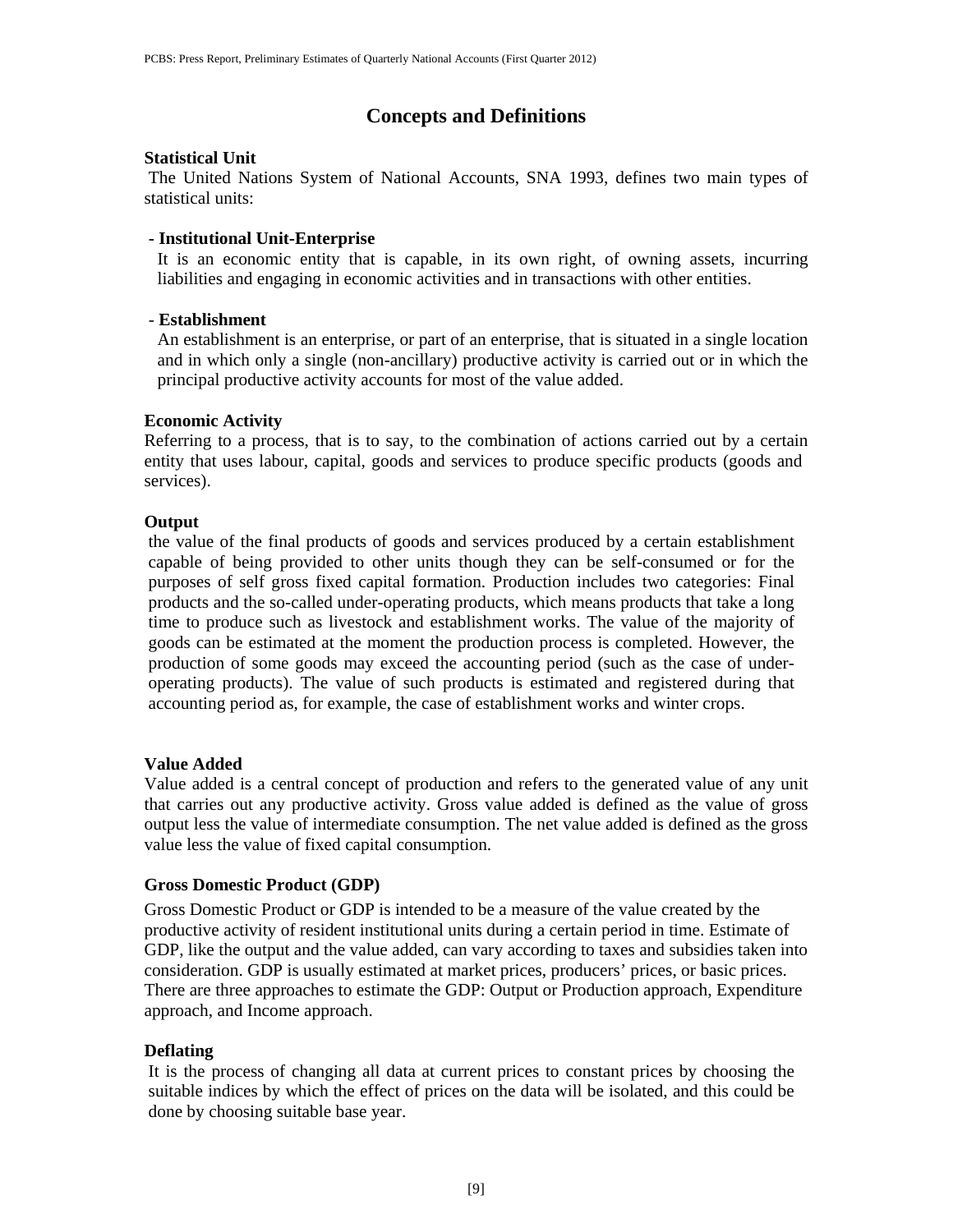#### **Short-term Indicators**

All indicators that have a periodicity for less than a year, usually month or quarter.

#### **Industrial Production Index**

A statistical tool used for measuring the change in volume of output of industrial activities during a certain period of time. The index uses the change in volume of production for the largest establishments in each industry.

#### **Financial Intermediation Services Indirectly Measured (FISIM)**

It equals the total of property income payable to financial institutions less gross value of payable interests on these institutions excluding property income receivable by investment of money of the same institution.

#### **Final consumption groups:**

#### **Final consumption:**

It is the consumption of households, government, and non-profit institutions. Therefore, the establishments' consumption is not considered final consumption since products used in the production process are considered as intermediate consumption.

#### **Households' final consumption**:

It is the expenditure on all goods and services excluding expenditure on building and construction, which are considered gross fixed capital formation for the property owners. Renting accommodation is classified as final consumption spent by households.

#### **Government and non-profit institutions consumption**:

Expenditure of the two sectors can be divided into two types: individual and collective. The first includes spending that benefits individuals on medical services, for instance. Collective expenditure has a public nature such as the government's spending on defense and security.

#### **Gross capital formation:**

Gross capital formation can be divided into three components: gross fixed capital formation, change in inventory, and net acquisitions of valuables. Henceforth, gross capital formation (or investment) can be defined as the total value of the three aforementioned components. It is measured at purchase price.

#### **Gross fixed capital formation:**

Is the total value of producers acquisitions less disposals of fixed asset during the accounting period plus certain addition to the value of non-produced assets released by the productive activity of institutional units, fixed assets are tangible or intangible assets produced as from process of production that are themselves used repeatedly or continuously in other process of of production for more than one year.

#### **Change in the inventory:**

the value of the goods entering the inventory less the value of the goods leaving the inventory. Goods must be valued at current prices, i.e., their prices at the time they enter or leave the inventory in order to avoid calculating unreal earnings of ownership. Change in the inventory also includes "under operating products".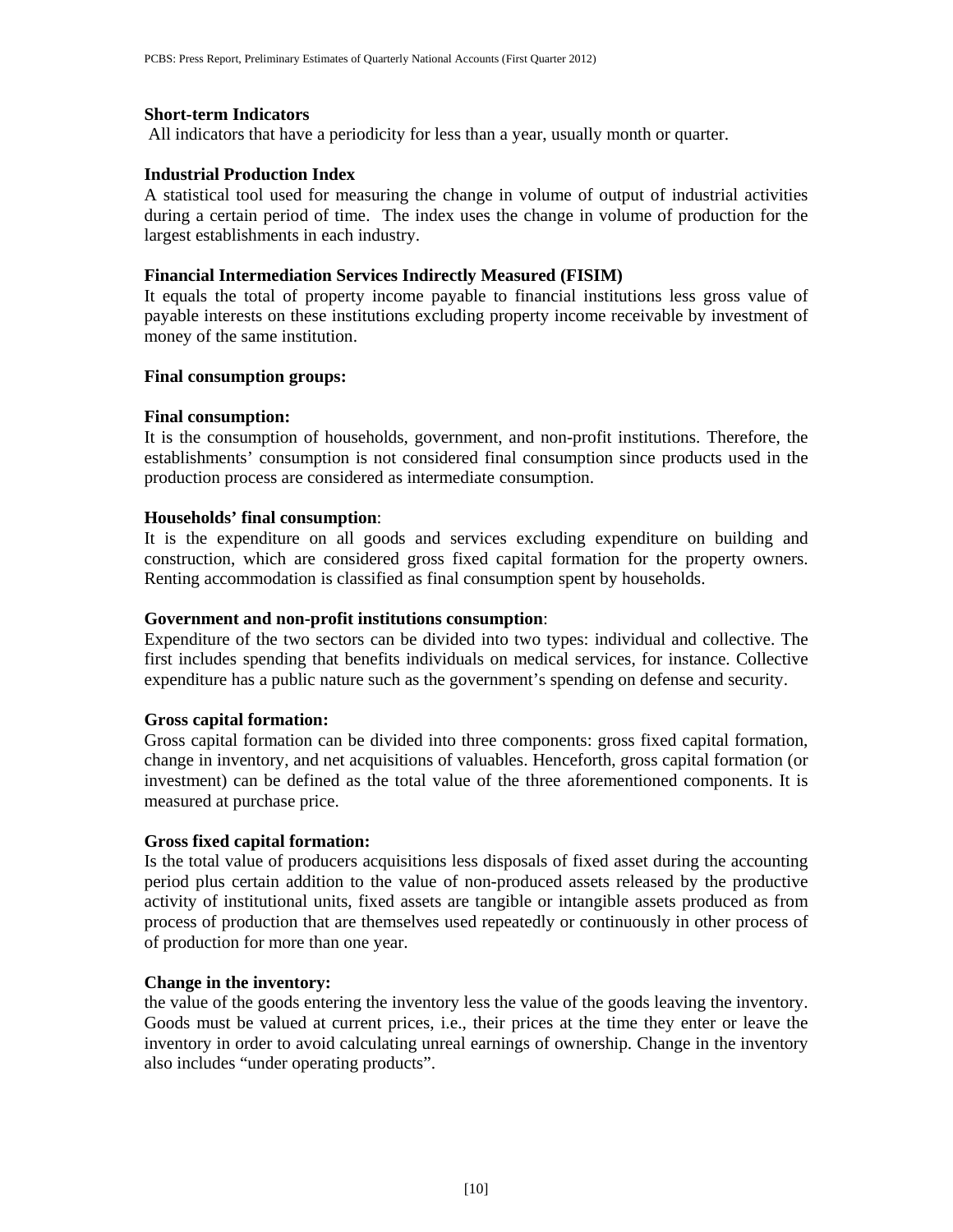#### **Exports and imports of goods and services:**

They include trading goods and services among residents and non-residents and selling, barter, and gifts.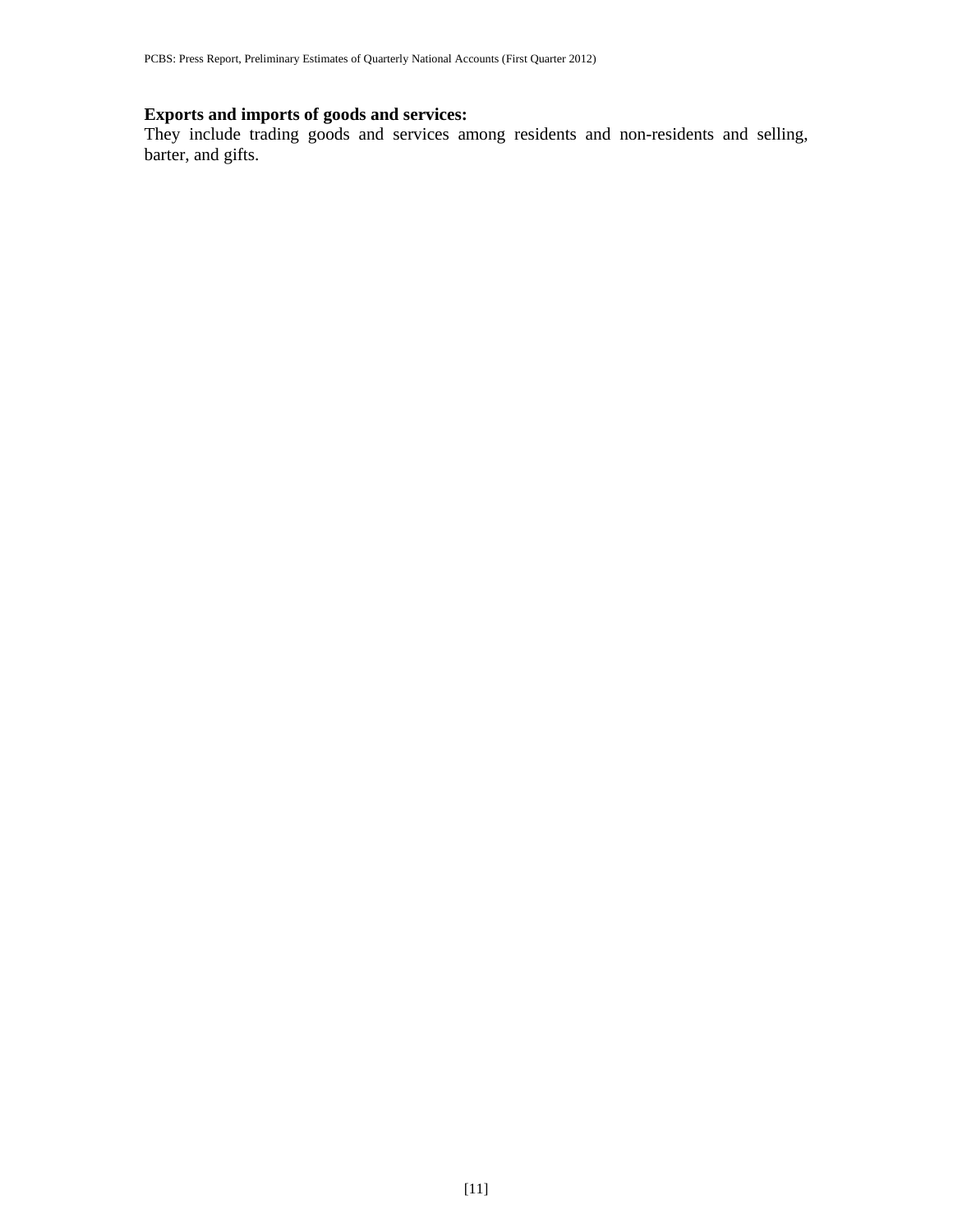#### جدول 1-1: القيمة المضافة في الأراضي الفلسطينية\* حسب النشاط الاقتصادي والربع للأعوام 2011-2012 بالأسعار الثابتة: سنة الأساس 2004

#### **Table 1-1: Value added in the Palestinian Territory\* by economic activity and quarter for the years 2011-2012 at constant prices: 2004 is the base year**

| Value In USD Million                                                 |                |                |                |                    |               | القيمة بالمليون دولار أمريكي |
|----------------------------------------------------------------------|----------------|----------------|----------------|--------------------|---------------|------------------------------|
|                                                                      | 2012           |                |                | 2011               |               |                              |
| <b>Economic Activity</b>                                             | الربع الأول*** | الربع الرابع** | الربع الثالث** | الربع الثاني**     | الربع الأول** | النشاط الاقتصادى             |
|                                                                      | Q  ***         | Q IV**         | Q III**        | $Q \parallel^{**}$ | $Q \mid^{**}$ |                              |
| Agriculture, Forestry and Fishing                                    | 63.4           | 108.4          | 68.9           | 85.8               | 83.0          |                              |
| Mining, Manufacturing, Electricity and Water                         | 195.0          | 195.6          | 197.8          | 209.8              | 195.5         |                              |
| Mining and Quarrying                                                 | 6.5            | 6.3            | 6.2            | 4.5                | 6.4           |                              |
| Manufacturing                                                        | 132.4          | 129.9          | 134.3          | 151.0              | 137.3         |                              |
| Electricity, Gas, Steam and Air Conditioning Supply                  | 46.1           | 46.4           | 45.0           | 43.5               | 42.7          |                              |
| Water Supply, Sewerage, Waste Management and Remediation Activities  | 10.0           | 13.0           | 12.3           | 10.8               | 9.1           |                              |
| Construction                                                         | 162.6          | 182.7          | 184.3          | 188.3              | 152.9         |                              |
| Wholesale and Retail Trade, Repair of Motor Vehicles and Motorcycles | 148.8          | 152.5          | 152.9          | 146.0              | 135.6         |                              |
| <b>Transportation and Storage</b>                                    | 36.3           | 35.1           | 33.9           | 32.7               | 31.6          |                              |
| <b>Financial and Insurance Activities</b>                            | 76.0           | 75.5           | 74.4           | 75.4               | 73.6          |                              |
| <b>Information and Communication</b>                                 | 102.5          | 102.1          | 106.8          | 101.5              | 94.4          |                              |
| <b>Services</b>                                                      | 374.7          | 356.6          | 344.1          | 342.5              | 332.4         |                              |
| Accommodation and Food Service Activities                            | 26.8           | 34.3           | 23.0           | 17.0               | 16.7          |                              |
| <b>Real Estate Activities</b>                                        | 113.0          | 97.1           | 99.6           | 98.7               | 101.1         |                              |
| Professional, Scientific and Technical Activities                    | 25.5           | 23.6           | 22.8           | 24.0               | 23.6          |                              |
| Administrative and Support Service Activities                        | 10.4           | 9.5            | 9.5            | 9.8                | 9.5           |                              |
| Education                                                            | 124.3          | 121.3          | 120.9          | 122.5              | 114.1         |                              |
| Human Health and Social Work Activities                              | 45.3           | 43.8           | 41.4           | 42.9               | 40.6          |                              |
| Arts, Entertainment and Recreation                                   | 7.7            | 7.0            | 7.0            | 7.2                | 7.0           |                              |
| <b>Other Service Activities</b>                                      | 21.7           | 20.0           | 19.9           | 20.4               | 19.8          |                              |
| <b>Public Administration and Defense</b>                             | 214.8          | 215.0          | 224.3          | 223.2              | 221.5         |                              |
| <b>Households with Employed Persons</b>                              | 1.5            | 1.6            | 1.5            | 1.7                | 1.6           |                              |
| <b>FISIM</b>                                                         | $-68.5$        | $-67.0$        | $-66.2$        | $-66.7$            | $-63.8$       |                              |
| <b>Customs Duties</b>                                                | 109.3          | 113.9          | 112.0          | 108.7              | 108.1         |                              |
| VAT on Imports, net                                                  | 163.3          | 157.4          | 164.3          | 149.3              | 130.0         |                              |
| <b>Gross Domestic Product</b>                                        | 1,579.7        | 1,629.4        | 1,599.0        | 1,598.2            | 1,496.4       | الناتج المحلى الإجمالي       |

\* البيانات باستثناء ذلك الجزء من محافظة القدس الذي ضمته إسرائيل عنوة بعيد احتلالها للضفة الغربية عام 1967. [19<br>\* البيانات باستثناء ذلك الجزء من محافظة القدس الذي ضمته إسرائيل عنوة بعيد احتلالها للضفة الغربية عام 1967. [19

\*\* Peliminary Estimates and it will be revised.

\*\*\* Flash Estimates, and its Preliminary and will be revised والتهديل الأول، وهي اولية عرضة التنقيح والتحديل ا

\*\* تقديرات أولية وهي عرضة للتنقيح والتعديل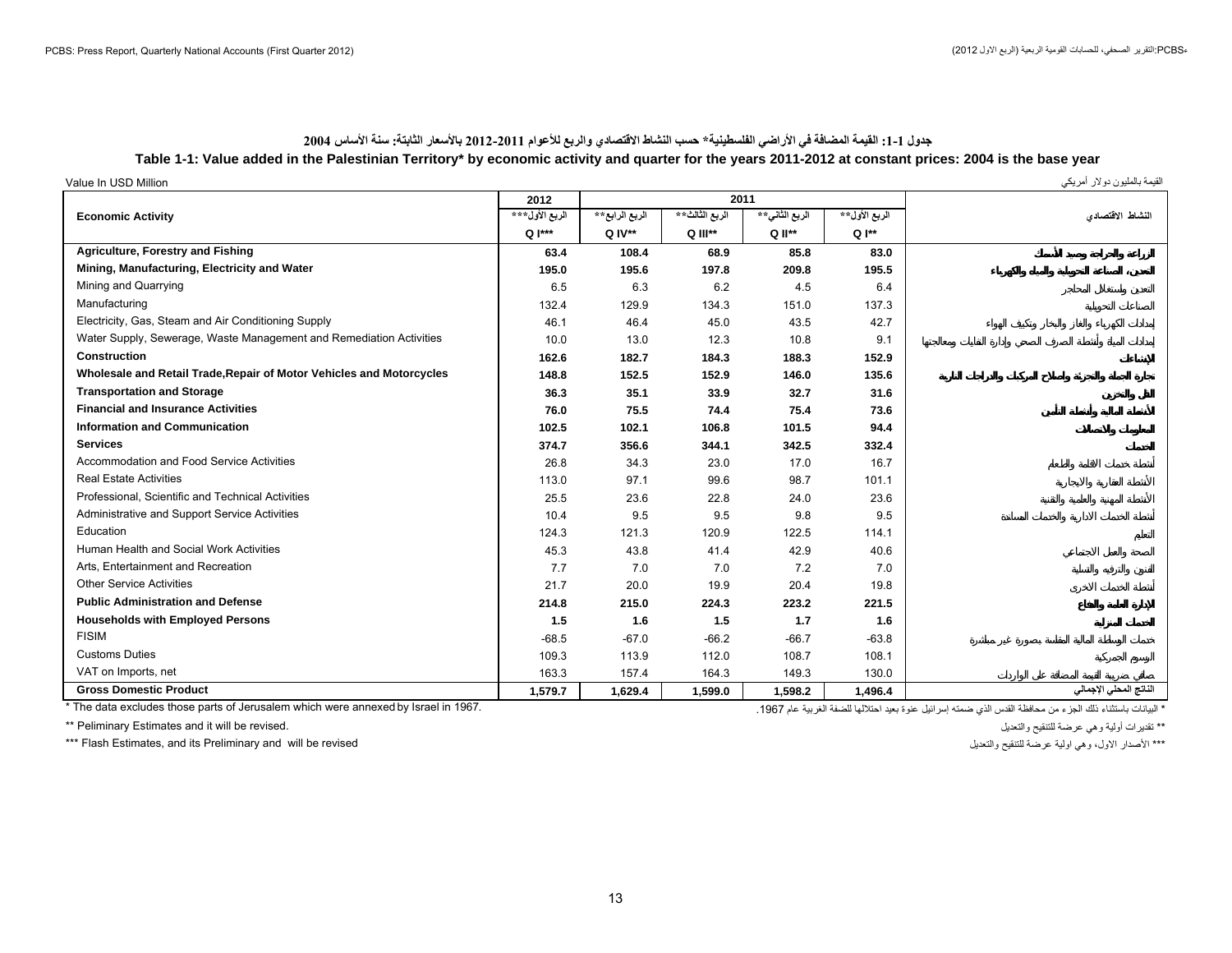#### جدول 1-2: القيمة المضافة في الضفة الغربية\* حسب النشاط الاقتصادي والربع للاعوام 2011-2012 بالأسعار الثابتة: سنة الأساس 2004

#### **Table 1-2: Value added in the West Bank\* by economic activity and quarter for the years 2011-2012 at constant prices: 2004 is the base year**

القيمة بالمليون دولار أمريكي Million USD In Value **2012الربع الأول\*\* الربع الثاني\*\* الربع الثالث\*\* الربع الرابع\*\* الربع الأول\*\*\* Q I\*\*\* Q IV\*\* Q III\*\* Q II\*\* Q I\*\*Agriculture, Forestry and Fishing 41.6 83.0 41.6 49.9 44.9 Mining, Manufacturing, Electricity and Water 153.9 152.5 156.5 168.8 157.4** Mining and Quarrying **6.4 6.4 6.4 6.4 6.5 6.3 6.2 4.5 6.4 6.4 6.4 6.4 6.4 6.4 6.4 6.4 6.4 6.4 6.4 6.4 6.4 6.4 6.4 6.4 6.4 6.4 6.4 6.4 6.4 6.4 6.4 6.4 6.4 6.** Manufacturing 125.8 123.0 127.7 143.7 130.7Electricity, Gas, Steam and Air Conditioning Supply 13.9 13.9 13.6 14.1 12.2 13.4 Water Supply, Sewerage, Waste Management and Remediation Activities | 7.7 9.6 8.5 8.4 6.9 **Construction 94.9 108.4 110.4 124.2 104.4Wholesale and Retail Trade,Repair of Motor Vehicles and 108.8 110.8 110.6 104.9 96.7 Transportation and Storage 28.8 28.3 27.9 27.5 27.1 Financial and Insurance Activities 67.1 66.7 65.9 67.0 65.5Information and Communication 101.3 100.9 105.5 100.3 93.3Services 220.6 204.0 198.1 198.9 196.9**Accommodation and Food Service Activities 7.0 8.5 6.2 7.2 6.2Real Estate Activities 73.5 59.4 62.4 60.5 63.9Professional, Scientific and Technical Activities 20.6 19.4 17.9 19.4 17.9 19.4 19.4 Administrative and Support Service Activities 6.3 6.3 6.3 6.3 6.3 6.3 6.3 6.3 6.3 Education 63.5 63.3 62.4 59.9 57.2Human Health and Social Work Activities 30.0 28.7 26.5 27.3 25.6Arts, Entertainment and Recreation 6.1 6.1 4.8 4.4 4.8 4.8 4.8 4.8 4.8 4.8 4.8 Other Service Activities13.5 13.5 13.5 13.6 13.6 12.5 13.5 13.5 **Public Administration and Defense 106.8 108.3 111.2 113.5 108.1Households with Employed Persons 1.1 1.2 1.0 1.2 1.2** FISIM -61.3 -60.1 -59.4 -59.8 -57.2Customs Duties 101.0 105.2 103.4 100.5 99.9VAT on Imports, net 150.9 145.4 151.8 138.1 120.1 **الناتج المحلي الإجمالي 1,058.3 1,135.0 1,124.5 1,154.6 1,115.5 Product Domestic Gross النشاط الاقتصادي Activity Economic 2011**

\* البيانات باستثناء ذلك الجزء من محافظة القدس الذي ضمته إسرائيل عنوة بعيد احتلالها للضفة الغربية عام 1967. In i

\*\* Peliminary Estimates and it will be revised. والتعديل للتنقيح عرضة وهي أولية تقديرات\*\*

\*\*\* Flash Estimates, and its Preliminary and will be revised والتعديل للتنقيح عرضة اولية وهي ،الاول الأصدار\*\*\*

14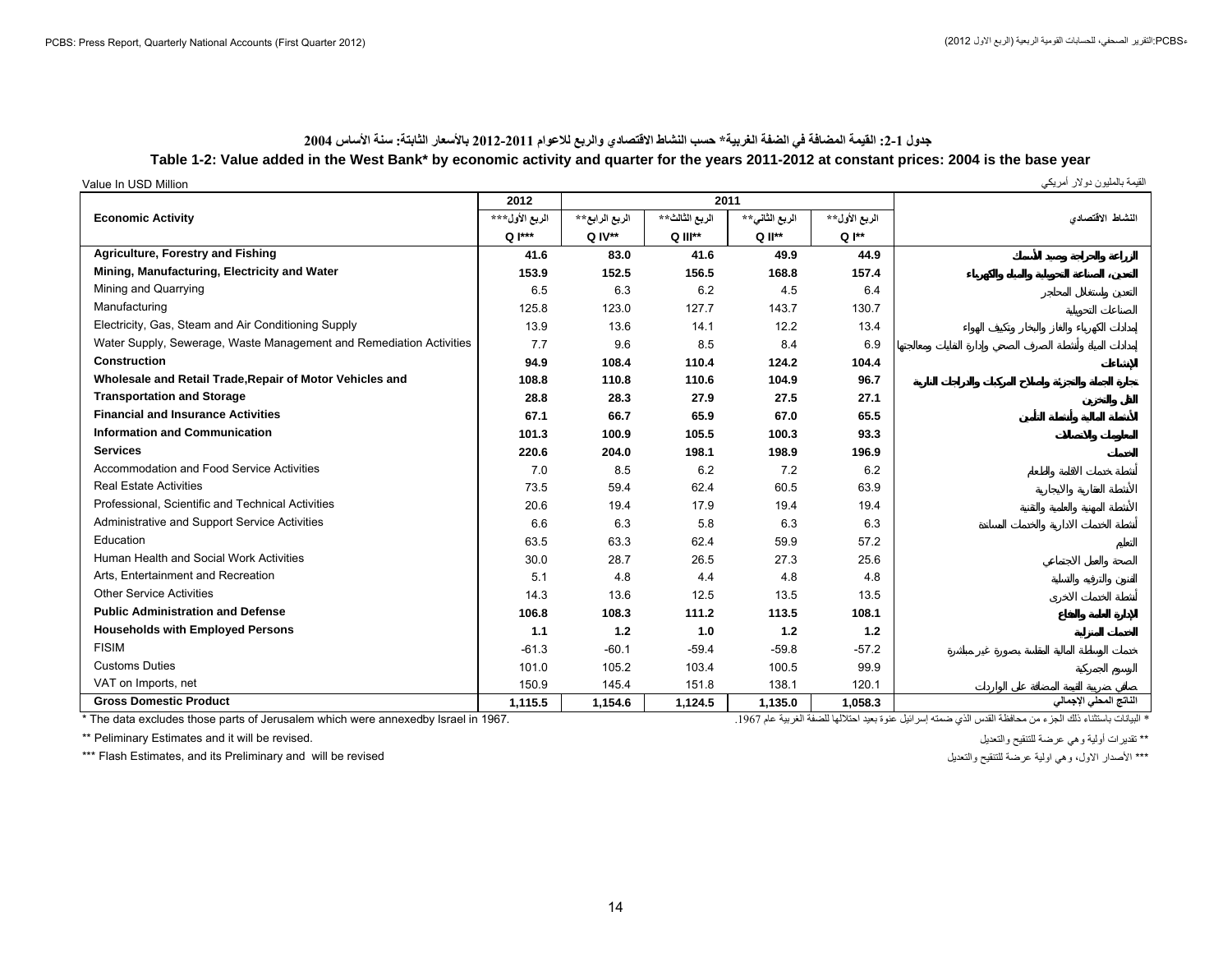#### جدول 1-3: القيمة المضافة في قطاع غزة حسب النشاط الاقتصادي والربع للأعوام 2011-2012 بالأسعار الثابتة: سنة الأساس 2004

#### **Table 1-3: Value added in the Gaza Strip by economic activity and quarter for the years 2011-2012 at constant prices: 2004 is the base year**

| Value In USD Million                                                 |               |               |               |               |              | القيمة بالمليون دولار أمريكي |
|----------------------------------------------------------------------|---------------|---------------|---------------|---------------|--------------|------------------------------|
|                                                                      | 2012          |               | 2011          |               |              |                              |
| <b>Economic Activity</b>                                             | الربع الأول** | الربع الرابع* | الربع الثالث* | الربع الثاني* | الربع الأول* | النشاط الاقتصادي             |
|                                                                      | $Q \mid^{**}$ | Q IV*         | Q III*        | Q II*         | $Q I^*$      |                              |
| <b>Agriculture, Forestry and Fishing</b>                             | 21.8          | 25.4          | 27.3          | 35.9          | 38.1         |                              |
| Mining, Manufacturing, Electricity and Water                         | 41.1          | 43.1          | 41.3          | 41.0          | 38.1         |                              |
| Mining and Quarrying                                                 | 0.0           | 0.0           | 0.0           | 0.0           | 0.0          |                              |
| Manufacturing                                                        | 6.6           | 6.9           | 6.6           | 7.3           | 6.6          |                              |
| Electricity, Gas, Steam and Air Conditioning Supply                  | 32.2          | 32.8          | 30.9          | 31.3          | 29.3         |                              |
| Water Supply, Sewerage, Waste Management and Remediation Activities  | 2.3           | 3.4           | 3.8           | 2.4           | 2.2          |                              |
| Construction                                                         | 67.7          | 74.3          | 73.9          | 64.1          | 48.5         |                              |
| Wholesale and Retail Trade, Repair of Motor Vehicles and Motorcycles | 40.0          | 41.7          | 42.3          | 41.1          | 38.9         |                              |
| <b>Transportation and Storage</b>                                    | 7.5           | 6.8           | 6.0           | 5.2           | 4.5          |                              |
| <b>Financial and Insurance Activities</b>                            | 8.9           | 8.8           | 8.5           | 8.4           | 8.1          |                              |
| <b>Information and Communication</b>                                 | $1.2$         | $1.2$         | 1.3           | $1.2$         | 1.1          |                              |
| <b>Services</b>                                                      | 154.1         | 152.6         | 146.0         | 143.6         | 135.5        |                              |
| Accommodation and Food Service Activities                            | 19.8          | 25.8          | 16.8          | 9.8           | 10.5         |                              |
| <b>Real Estate Activities</b>                                        | 39.5          | 37.7          | 37.2          | 38.2          | 37.2         |                              |
| Professional, Scientific and Technical Activities                    | 4.9           | 4.2           | 4.9           | 4.6           | 4.2          |                              |
| Administrative and Support Service Activities                        | 3.8           | 3.2           | 3.7           | 3.5           | 3.2          |                              |
| Education                                                            | 60.8          | 58.0          | 58.5          | 62.6          | 56.9         |                              |
| Human Health and Social Work Activities                              | 15.3          | 15.1          | 14.9          | 15.6          | 15.0         |                              |
| Arts, Entertainment and Recreation                                   | 2.6           | 2.2           | 2.6           | 2.4           | 2.2          |                              |
| <b>Other Service Activities</b>                                      | 7.4           | 6.4           | 7.4           | 6.9           | 6.3          |                              |
| <b>Public Administration and Defense</b>                             | 108.0         | 106.7         | 113.1         | 109.7         | 113.4        |                              |
| <b>Households with Employed Persons</b>                              | 0.4           | 0.4           | 0.5           | 0.5           | 0.4          |                              |
| <b>FISIM</b>                                                         | $-7.2$        | $-6.9$        | $-6.8$        | $-6.9$        | $-6.6$       |                              |
| <b>Customs Duties</b>                                                | 8.3           | 8.7           | 8.6           | 8.2           | 8.2          |                              |
| VAT on Imports, net                                                  | 12.4          | 12.0          | 12.5          | 11.2          | 9.9          |                              |
| <b>Gross Domestic Product</b>                                        | 464.2         | 474.8         | 474.5         | 463.2         | 438.1        | الناتج المحلي الإجمالي       |

\* تقديرات أولية وهي عرضة للتنقيح والتعديل للتنقيح والتعديل للتنقيح عرضة للتنقيح والتعديل للتعليم والتعديل للتع

\*\* Flash Estimates, and its Preliminary and will be revised والتعديل للتنقيح عرضة اولية وهي ،الاول الأصدار\*\*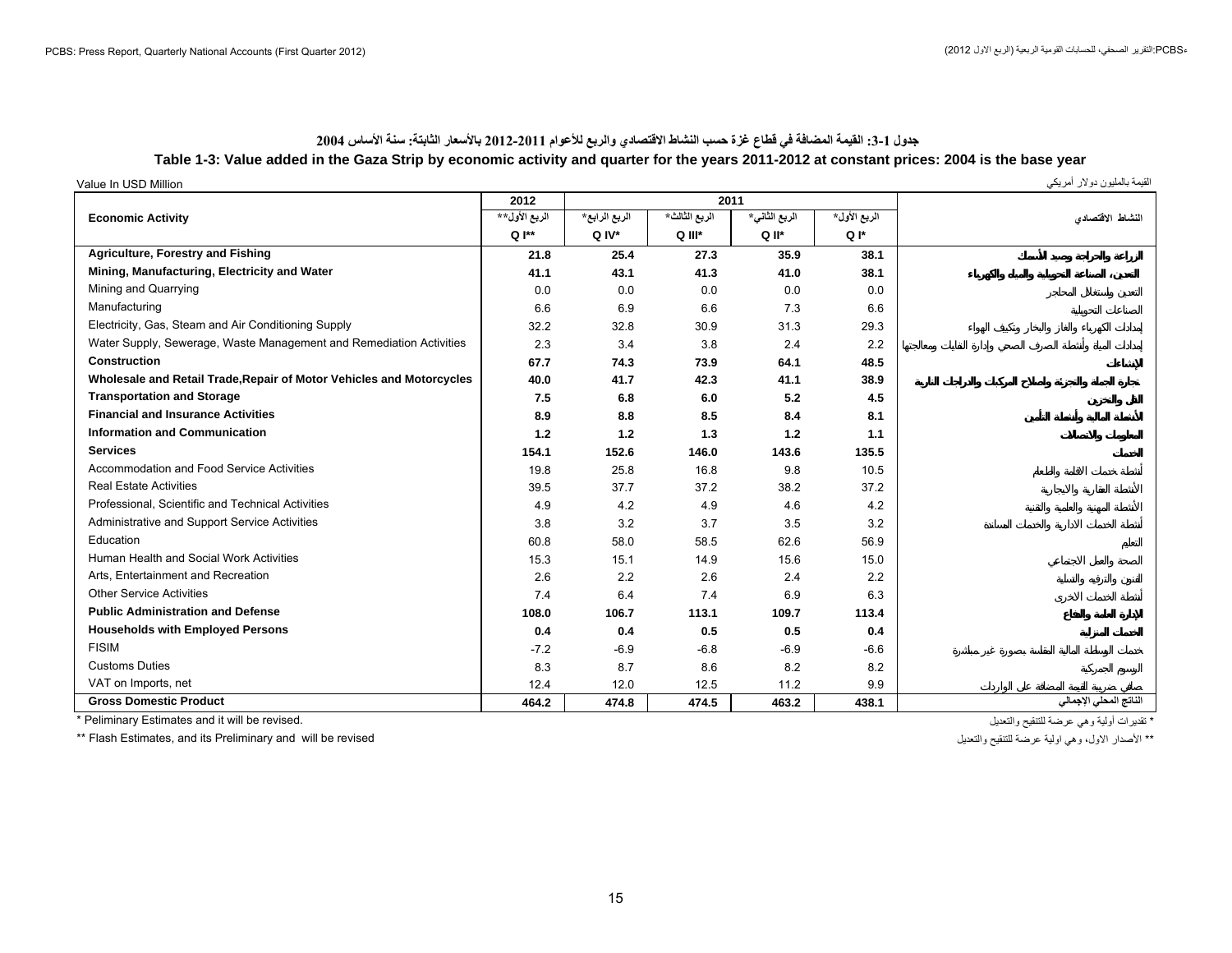#### جدول 2-1: نسبة مساهمة الأنشطة الاقتصادية في الناتج المحلي الإجمالي في الأراضي الفلسطينية\* حسب النشاط الاقتصادي والربع للعامين 2011، 2012 بالأسعار الثابتة: سنة الأساس 2004  **Table 2-1: Percentage contribution to GDP in the Palestinian Territory\* by economic activity and quarter for 2011, 2012 at constant prices: 2004 is the base year**

|                                                                      | 2012           |                | 2011           |                    |               |                  |
|----------------------------------------------------------------------|----------------|----------------|----------------|--------------------|---------------|------------------|
| <b>Economic Activity</b>                                             | الربع الأول*** | الربع الرابع** | الربع الثالث** | الربع الثاني**     | الربع الأول** | النشاط الاقتصادي |
|                                                                      | Q  ***         | Q IV**         | Q III**        | $Q \parallel^{**}$ | Q  **         |                  |
| Agriculture, Forestry and Fishing                                    | 4.0            | 6.7            | 4.3            | 5.4                | 5.5           |                  |
| Mining, Manufacturing, Electricity and Water                         | 12.3           | 12.0           | 12.4           | 13.1               | 13.1          |                  |
| Mining and Quarrying                                                 | 0.4            | 0.4            | 0.4            | 0.3                | 0.4           |                  |
| Manufacturing                                                        | 8.4            | 8.0            | 8.4            | 9.4                | 9.2           |                  |
| Electricity, Gas, Steam and Air Conditioning Supply                  | 2.9            | 2.8            | 2.8            | 2.7                | 2.9           |                  |
| Water Supply, Sewerage, Waste Management and Remediation Activities  | 0.6            | 0.8            | 0.8            | 0.7                | 0.6           |                  |
| <b>Construction</b>                                                  | 10.3           | 11.2           | 11.5           | 11.8               | 10.2          |                  |
| Wholesale and Retail Trade, Repair of Motor Vehicles and Motorcycles | 9.4            | 9.4            | 9.6            | 9.1                | 9.1           |                  |
| <b>Transportation and Storage</b>                                    | 2.3            | 2.2            | 2.1            | 2.0                | 2.1           |                  |
| <b>Financial and Insurance Activities</b>                            | 4.8            | 4.6            | 4.7            | 4.7                | 4.9           |                  |
| <b>Information and Communication</b>                                 | 6.5            | 6.3            | 6.7            | 6.4                | 6.3           |                  |
| <b>Services</b>                                                      | 23.8           | 21.8           | 21.5           | 21.5               | 22.2          |                  |
| Accommodation and Food Service Activities                            | 1.7            | 2.1            | 1.4            | 1.1                | 1.1           |                  |
| <b>Real Estate Activities</b>                                        | 7.2            | 6.0            | 6.2            | 6.2                | 6.8           |                  |
| Professional, Scientific and Technical Activities                    | 1.6            | 1.4            | 1.4            | 1.5                | 1.6           |                  |
| Administrative and Support Service Activities                        | 0.7            | 0.6            | 0.6            | 0.6                | 0.6           |                  |
| Education                                                            | 7.8            | 7.4            | 7.7            | 7.6                | 7.6           |                  |
| Human Health and Social Work Activities                              | 2.9            | 2.7            | 2.6            | 2.7                | 2.7           |                  |
| Arts, Entertainment and Recreation                                   | 0.5            | 0.4            | 0.4            | 0.5                | 0.5           |                  |
| <b>Other Service Activities</b>                                      | 1.4            | 1.2            | 1.2            | 1.3                | 1.3           |                  |
| <b>Public Administration and Defense</b>                             | 13.6           | 13.2           | 14.0           | 14.0               | 14.8          |                  |
| <b>Households with Employed Persons</b>                              | 0.1            | 0.1            | 0.1            | 0.1                | 0.1           |                  |
| <b>FISIM</b>                                                         | $-4.3$         | $-4.1$         | $-4.1$         | $-4.2$             | $-4.3$        |                  |
| <b>Customs Duties</b>                                                | 6.9            | 7.0            | 7.0            | 6.8                | 7.3           |                  |
| VAT on Imports, net                                                  | 10.3           | 9.6            | 10.2           | 9.3                | 8.7           |                  |
| Total                                                                | 100            | 100            | 100            | 100                | 100           | المجموع          |

\* البيانات باستثناء ذلك الجزء من محافظة القدس الذي ضمته إسرائيل عنوة بعيد احتلالها للضفة الغربية عام 1967 1967<br>\* البيانات باستثناء ناك الجزء من محافظة القدس الذي ضمته إسرائيل عنوة بعيد احتلالها للضفة الغربية عام 1967 1967

\*\* Peliminary Estimates and it will be revised. متقديرات أولية وهي عرضة للتنقيح والتعديل التعليج والتعديل التعديلات أولية وهي عرضة للتنقيح والتعديل التعديم التعديل التعديل التعديلات أولية وهي عرضة للتنقيح والتعديل

\*\*\* Flash Estimates, and its Preliminary and will be revised والتحديل الأول، وهي اولية عرضة التنقيح والتعديل ا

16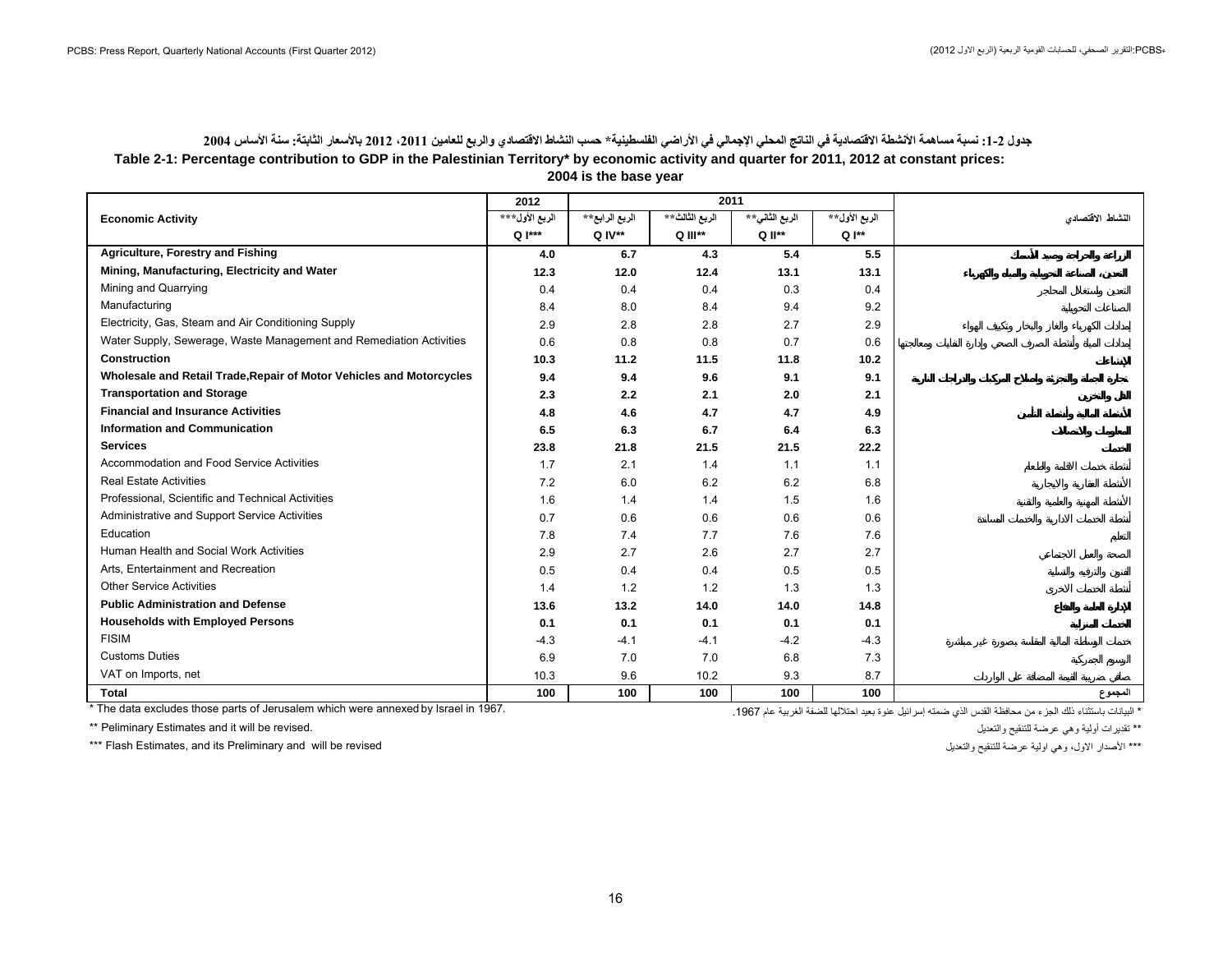|                                                                      | 2012           |                | 2011           |                |               |                  |
|----------------------------------------------------------------------|----------------|----------------|----------------|----------------|---------------|------------------|
| <b>Economic Activity</b>                                             | الربع الأول*** | الربع الرابع** | الربع الثالث** | الربع الثانى** | الربع الأول** | النشاط الاقتصادي |
|                                                                      | $Q I***$       | Q IV**         | Q III**        | Q II**         | Q  **         |                  |
| <b>Agriculture, Forestry and Fishing</b>                             | 3.7            | 7.2            | 3.7            | 4.4            | 4.2           |                  |
| Mining, Manufacturing, Electricity and Water                         | 13.8           | 13.2           | 14.0           | 14.9           | 14.9          |                  |
| Mining and Quarrying                                                 | 0.6            | 0.5            | 0.6            | 0.4            | 0.6           |                  |
| Manufacturing                                                        | 11.3           | 10.7           | 11.3           | 12.7           | 12.3          |                  |
| Electricity, Gas, Steam and Air Conditioning Supply                  | 1.2            | 1.2            | 1.3            | 1.1            | 1.3           |                  |
| Water Supply, Sewerage, Waste Management and Remediation Activities  | 0.7            | 0.8            | 0.8            | 0.7            | 0.7           |                  |
| <b>Construction</b>                                                  | 8.5            | 9.4            | 9.8            | 10.9           | 9.9           |                  |
| Wholesale and Retail Trade, Repair of Motor Vehicles and Motorcycles | 9.8            | 9.6            | 9.8            | 9.2            | 9.1           |                  |
| <b>Transportation and Storage</b>                                    | 2.6            | 2.5            | 2.5            | 2.4            | 2.6           |                  |
| <b>Financial and Insurance Activities</b>                            | 6.0            | 5.8            | 5.9            | 5.9            | 6.2           |                  |
| <b>Information and Communication</b>                                 | 9.1            | 8.7            | 9.4            | 8.8            | 8.8           |                  |
| <b>Services</b>                                                      | 19.8           | 17.7           | 17.6           | 17.5           | 18.6          |                  |
| Accommodation and Food Service Activities                            | 0.6            | 0.7            | 0.6            | 0.6            | 0.6           |                  |
| <b>Real Estate Activities</b>                                        | 6.6            | 5.2            | 5.5            | 5.3            | 6.0           |                  |
| Professional, Scientific and Technical Activities                    | 1.8            | 1.7            | 1.6            | 1.7            | 1.8           |                  |
| Administrative and Support Service Activities                        | 0.6            | 0.5            | 0.5            | 0.6            | 0.6           |                  |
| Education                                                            | 5.7            | 5.5            | 5.5            | 5.3            | 5.4           |                  |
| Human Health and Social Work Activities                              | 2.7            | 2.5            | 2.4            | 2.4            | 2.4           |                  |
| Arts, Entertainment and Recreation                                   | 0.5            | 0.4            | 0.4            | 0.4            | 0.5           |                  |
| <b>Other Service Activities</b>                                      | 1.3            | 1.2            | 1.1            | 1.2            | 1.3           |                  |
| <b>Public Administration and Defense</b>                             | 9.6            | 9.4            | 9.9            | 10.0           | 10.2          |                  |
| <b>Households with Employed Persons</b>                              | 0.1            | 0.1            | 0.1            | 0.1            | 0.1           |                  |
| <b>FISIM</b>                                                         | $-5.6$         | $-5.2$         | $-5.3$         | $-5.3$         | $-5.4$        |                  |
| <b>Customs Duties</b>                                                | 9.1            | 9.1            | 9.2            | 8.9            | 9.5           |                  |
| VAT on Imports, net                                                  | 13.5           | 12.5           | 13.4           | 12.3           | 11.3          |                  |
| <b>Total</b>                                                         | 100            | 100            | 100            | 100            | 100           | المجموع          |

#### جدول 2-2: نسبة مساهمة الأنشطة الاقتصادية في الناتج المحلي الإجمالي في الضفة الغربية\* حسب النشاط الاقتصادي والربع للعامين 2011، 2012 بالأسعار الثابتة: سنة الأساس 2004  **Table 2-2: Percentage contribution to GDP in the West Bank\* by economic activity and quarter for 2011, 2012 at constant prices: 2004 is the base year**

\* البيانات باستثناء ذلك الجزء من محافظة القدس الذي ضمته إسرائيل عنوة بعيد احتلالها للضفة الغربية عام 1967 . [1

\*\* Deliminary Estimates and it will be revised. وهي عرضة للتنقيح والتحديل التنقيح والتحديل للتنقيح عرضة للتنقيح والتحديل مستقدر التعديل

\*\*\* Flash Estimates, and its Preliminary and will be revised والتعديل الأول، وهي اولية عرضة التنقيح والتعديل ا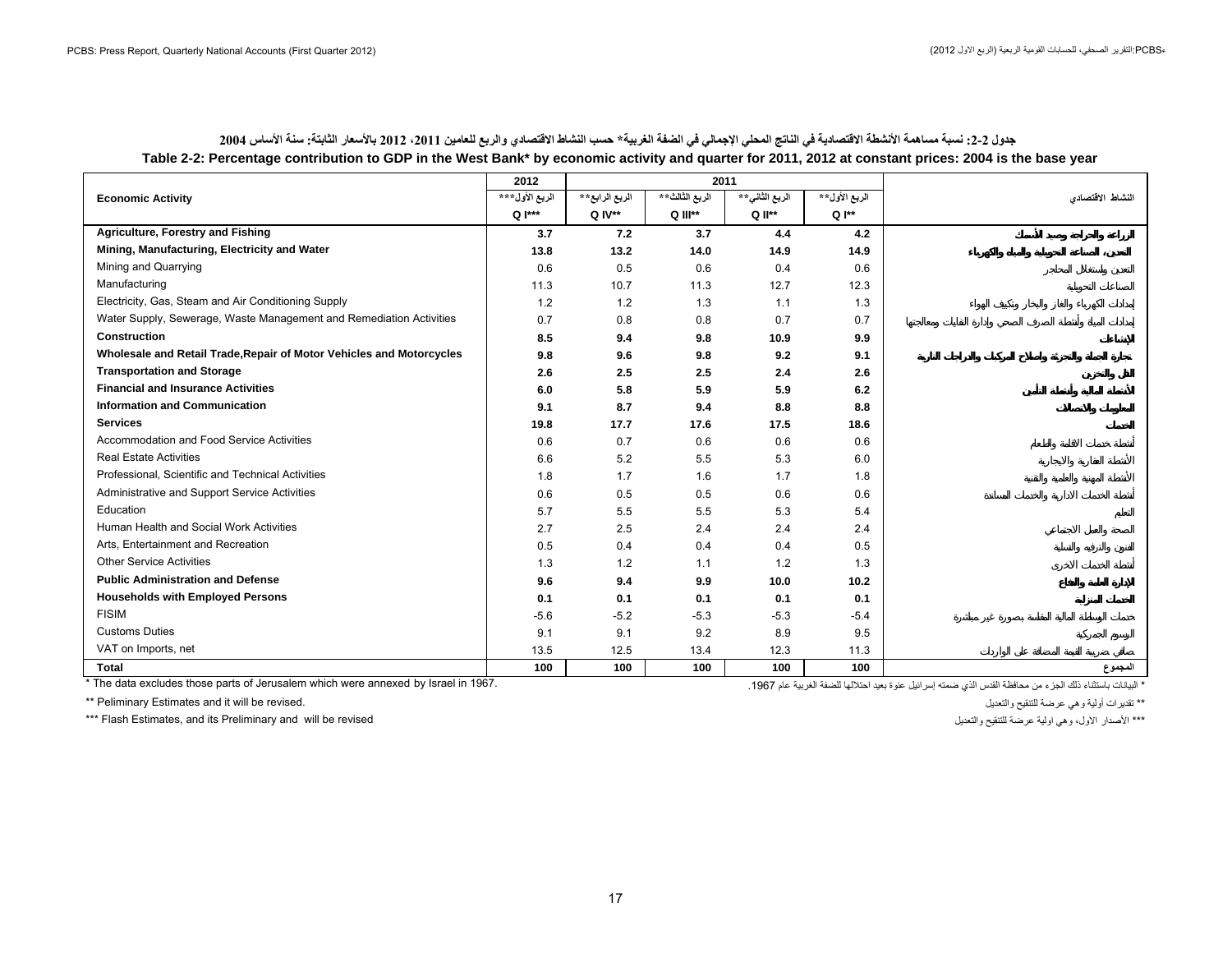#### جدول 2-3: نسبة مساهمة الأنشطة الاقتصادية في الناتج المحلي الإجمالي في قطاع غزة حسب النشاط الاقتصادي والربع للعامين 2011، 2012 بالأسعار الثابتة: سنة الأساس 2004  **Table 2-3: Percentage contribution to GDP in the Gaza Strip by economic activity and quarter for 2011, 2012 at constant prices: 2004 is the base year**

|                                                                      | 2012          |               |               | 2011          |              |                  |
|----------------------------------------------------------------------|---------------|---------------|---------------|---------------|--------------|------------------|
| <b>Economic Activity</b>                                             | الربع الأول** | الربع الرابع* | الربع الثالث* | الربع الثاني* | الربع الأول* | النشاط الاقتصادي |
|                                                                      | $Q \mid^{**}$ | Q IV*         | Q III*        | Q II*         | Q I*         |                  |
| <b>Agriculture, Forestry and Fishing</b>                             | 4.7           | 5.3           | 5.8           | 7.8           | 8.7          |                  |
| Mining, Manufacturing, Electricity and Water                         | 8.8           | 9.1           | 8.7           | 8.9           | 8.7          |                  |
| Mining and Quarrying                                                 | 0.0           | 0.0           | 0.0           | 0.0           | 0.0          |                  |
| Manufacturing                                                        | 1.4           | 1.5           | 1.4           | 1.6           | 1.5          |                  |
| Electricity, Gas, Steam and Air Conditioning Supply                  | 6.9           | 6.9           | 6.5           | 6.8           | 6.7          |                  |
| Water Supply, Sewerage, Waste Management and Remediation Activities  | 0.5           | 0.7           | 0.8           | 0.5           | 0.5          |                  |
| <b>Construction</b>                                                  | 14.6          | 15.6          | 15.6          | 13.8          | 11.1         |                  |
| Wholesale and Retail Trade, Repair of Motor Vehicles and Motorcycles | 8.6           | 8.8           | 8.9           | 8.9           | 8.9          |                  |
| <b>Transportation and Storage</b>                                    | 1.6           | $1.4$         | 1.3           | 1.1           | 1.0          |                  |
| <b>Financial and Insurance Activities</b>                            | 1.9           | 1.9           | 1.8           | 1.8           | 1.8          |                  |
| <b>Information and Communication</b>                                 | 0.3           | 0.3           | 0.3           | 0.3           | 0.3          |                  |
| <b>Services</b>                                                      | 33.2          | 32.1          | 30.8          | 31.0          | 30.9         |                  |
| Accommodation and Food Service Activities                            | 4.3           | 5.4           | 3.6           | 2.1           | 2.4          |                  |
| <b>Real Estate Activities</b>                                        | 8.5           | 7.9           | 7.8           | 8.2           | 8.5          |                  |
| Professional, Scientific and Technical Activities                    | 1.1           | 0.9           | 1.0           | 1.0           | 1.0          |                  |
| Administrative and Support Service Activities                        | 0.8           | 0.7           | 0.8           | 0.8           | 0.7          |                  |
| Education                                                            | 13.0          | 12.2          | 12.4          | 13.5          | 13.0         |                  |
| Human Health and Social Work Activities                              | 3.3           | 3.2           | 3.1           | 3.4           | 3.4          |                  |
| Arts, Entertainment and Recreation                                   | 0.6           | 0.5           | 0.5           | 0.5           | 0.5          |                  |
| <b>Other Service Activities</b>                                      | 1.6           | 1.3           | 1.6           | 1.5           | 1.4          |                  |
| <b>Public Administration and Defense</b>                             | 23.3          | 22.5          | 23.8          | 23.7          | 25.9         |                  |
| <b>Households with Employed Persons</b>                              | 0.1           | 0.1           | 0.1           | 0.1           | 0.1          |                  |
| <b>FISIM</b>                                                         | $-1.6$        | $-1.5$        | $-1.4$        | $-1.5$        | $-1.5$       |                  |
| <b>Customs Duties</b>                                                | 1.8           | 1.8           | 1.8           | 1.8           | 1.9          |                  |
| VAT on Imports, net                                                  | 2.7           | 2.6           | 2.5           | 2.3           | 2.2          |                  |
| <b>Total</b>                                                         | 100           | 100           | 100           | 100           | 100          | المجموع          |

\* Peliminary Estimates and it will be revised. والتية توهي عرضة للتنقيح والتعديل التعديل التنقيح عرضة للتنقيح والتعديل

\*\* Flash Estimates, and its Preliminary and will be revised والتعديل للتنقيح عرضة اولية وهي ،الاول الأصدار\*\*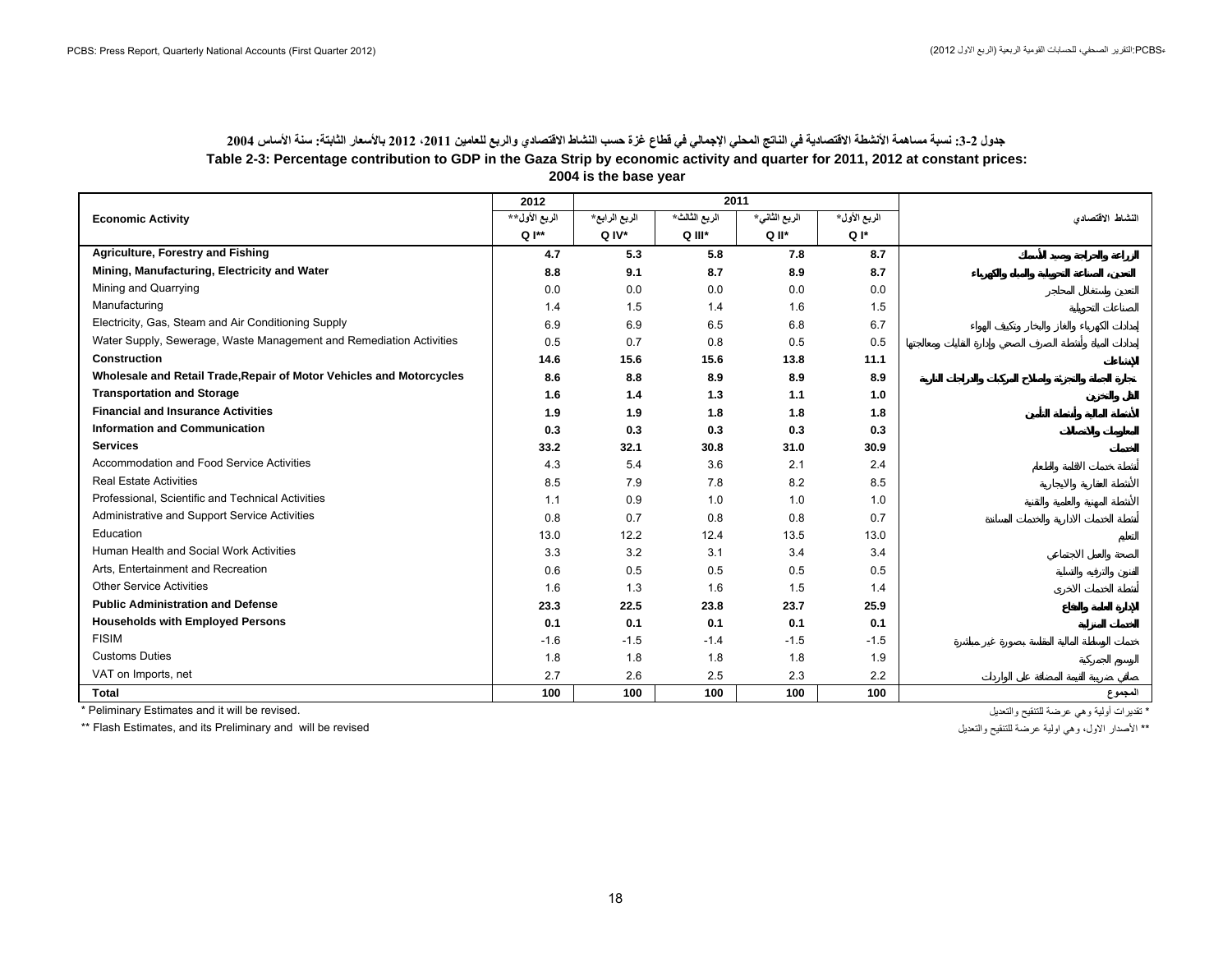## جدول 3-1: الناتج المحلي الإجمالي والإنفاق عليه في الأراضي الفلسطينية\* حسب الربع للعامين 2011، 2012 بالاسعار الجارية

#### **Table 3-1: Gross Domestic Product by expenditure in the Palestinian Territory\* by quarter for the years 2011, 2012 at current prices**

القيمة بالمليون دولار أمريكي Million USD In Value

|                                      | 2012           |                |                | 2011           |               |                                                                   |
|--------------------------------------|----------------|----------------|----------------|----------------|---------------|-------------------------------------------------------------------|
| <b>Final use</b>                     | الربع الأول*** | الربع الرابع** | الربع الثالث** | الربع الثاني** | الربع الأول** | فئة الاستخدام                                                     |
|                                      | $Q ***$        | $Q IV**$       | Q III**        | Q II**         | $Q \mid^{**}$ |                                                                   |
| <b>Final consumption</b>             | 3,271.9        | 3,025.6        | 3,207.9        | 3,187.3        | 3,222.8       | الإنفاق الاستهلاكي النهائي                                        |
| Household Final Consumption          | 2,518.1        | 2,292.6        | 2,478.4        | 2,421.0        | 2,493.2       | الإنفاق الاستهلاكي النهائي للأسر المعيشية                         |
| Government Final Consumption         | 663.0          | 619.3          | 629.7          | 665.1          | 638.1         | الإنفاق الاستهلاكي النهائي الحكومي                                |
| NPISH final consumption              | 90.8           | 113.7          | 99.8           | 101.2          | 91.5          | الإنفاق الاستهلاكي النهائي للمؤسسات غير الهادفة للربح وتخدم الأسر |
| <b>Gross Capital Formation</b>       | 373.9          | 426.6          | 433.2          | 555.5          | 432.8         | التكوين الرأسمالي الإجمالي                                        |
| <b>Gross Fixed Capital Formation</b> | 496.8          | 555.1          | 541.4          | 670.8          | 505.9         | التكوين الرأسمالي الثابت الإجمالي                                 |
| - Buildings                          | 408.1          | 470.3          | 450.9          | 568.9          | 392.3         | ۔ المباني                                                         |
| - Non-buildings                      | 88.7           | 84.8           | 90.5           | 101.9          | 113.6         | ۔ غیر المبانی                                                     |
| Changes in inventories               | $-122.9$       | $-128.5$       | $-108.2$       | $-115.3$       | $-73.1$       | التغير في المخزون                                                 |
| Acquisitions of valuables, net       | 0.0            | 0.0            | 0.0            | 0.0            | 0.0           | صافى الممتلكات القيمة                                             |
| Net Exports of goods and services    | $-1,224.0$     | $-940.4$       | $-1,110.2$     | $-1,141.0$     | $-1,318.0$    | صافي الصادرات من السلع والخدمات                                   |
| Exports                              | 353.1          | 508.9          | 489.7          | 466.7          | 401.2         | الصادرات                                                          |
| - Goods                              | 229.4          | 384.9          | 383.4          | 366.8          | 307.8         | - السلع                                                           |
| - Services                           | 123.7          | 124.0          | 106.3          | 99.9           | 93.4          | - الخدمات                                                         |
| Imports                              | 1,577.1        | 1,449.3        | 1,599.9        | 1,607.7        | 1,719.2       | الواردات                                                          |
| - Goods                              | 1,363.1        | 1,246.7        | 1,380.0        | 1,416.2        | 1,559.9       | - السلع                                                           |
| - Services                           | 214.0          | 202.6          | 219.9          | 191.5          | 159.3         | - الخدمات                                                         |
| <b>Gross Domestic Product</b>        | 2,421.8        | 2,511.8        | 2,530.9        | 2,601.8        | 2,337.6       | الناتج المحلى الإجمالي                                            |

\* البيانات باستثناء ذلك الجزء من محافظة القدس الذي ضمته إسرائيل عنوة بعيد احتلالها للضفة الغربية عام 1967 . [1

\*\* Preliminary Estimates and it will be revised. والتعديل التنقيح والتعديل للتنقيح والتعديل للتنقيح عرضة للتنقيح والتعديل مستقيح التعديل للتنقيح عرضة للتنقيح والتعديل المستقيح عرضة للتنقيح والتعديل السياسي التنقيح والتعدي

\*\*\* Flash Estimates, and its Preliminary and will be revised والتعديل الأول، وهي اولية عرضة التنقيح والتعديل ا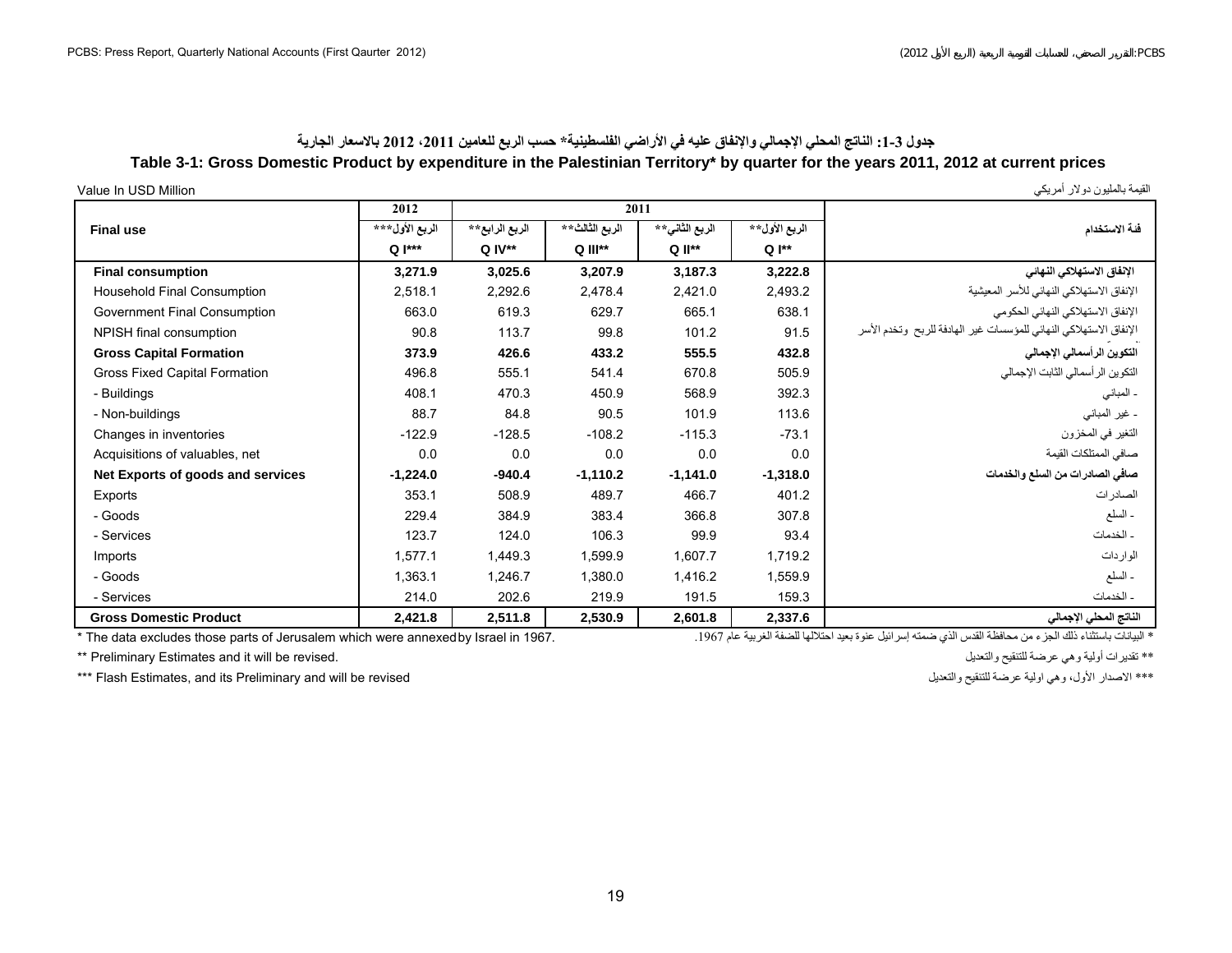# جدول 3-2: الناتج المحلي الإجمالي والإنفاق عليه في الضفة الغربية\* حسب الربع للعامين 2011، 2012 بالاسعار الجارية

#### **Table 3-2: Gross Domestic Product by expenditure in the West Bank\* by quarter for the years 2011, 2012 at current prices**

القيمة بالمليون دولار أمريكي Million USD In Value

| <b>Final use</b>                  | الربع الأول*** | الربع الرابع** | الربع الثالث** | الربع الثان <i>ي**</i> | الربع الأول** | فئة الاستخدام                                                     |
|-----------------------------------|----------------|----------------|----------------|------------------------|---------------|-------------------------------------------------------------------|
|                                   | Q  ***         | $Q IV**$       | $Q$ $   **$    | $Q \parallel^{**}$     | $Q \mid^{**}$ |                                                                   |
| <b>Final consumption</b>          | 2,244.5        | 2,054.5        | 2,181.6        | 2,138.7                | 2,182.8       | الإنفاق الاستهلاكي النهائي                                        |
| Household Final Consumption       | 1,810.2        | 1,645.1        | 1,782.7        | 1,706.1                | 1,777.2       | الإنفاق الاستهلاكي النهائي للأسر المعيشية                         |
| Government Final Consumption      | 407.8          | 384.1          | 385.0          | 407.9                  | 382.9         | الإنفاق الاستهلاكي النهائي الحكومي                                |
| NPISH final consumption           | 26.5           | 25.3           | 13.9           | 24.7                   | 22.7          | الإنفاق الاستهلاكي النهائي للمؤسسات غير الهادفة للربح وتخدم الأسر |
| <b>Gross Capital Formation</b>    | 273.5          | 320.8          | 339.5          | 451.2                  | 359.6         | التكوين الرأسمالي الإجمالي                                        |
| Gross Fixed Capital Formation     | 260.1          | 304.0          | 321.7          | 426.5                  | 341.8         | النكوين الرأسمالي الثابت الإجمالي                                 |
| - Buildings                       | 181.7          | 229.0          | 241.7          | 336.4                  | 241.4         | ۔ المباني                                                         |
| - Non-buildings                   | 78.4           | 75.0           | 80.0           | 90.1                   | 100.4         | ۔ غیر المبانی                                                     |
| Changes in inventories            | 13.4           | 16.8           | 17.8           | 24.7                   | 17.8          | التغير في المخزون                                                 |
| Acquisitions of valuables, net    | 0.0            | 0.0            | 0.0            | 0.0                    | 0.0           | صافي الممتلكات القيمة                                             |
| Net Exports of goods and services | $-784.7$       | $-579.4$       | $-726.2$       | $-738.6$               | $-898.5$      | صافي الصادرات من السلع والخدمات                                   |
| Exports                           | 326.1          | 481.7          | 465.7          | 443.8                  | 379.3         | الصادرات                                                          |
| - Goods                           | 224.1          | 379.4          | 378.0          | 361.4                  | 302.5         | - السلع                                                           |
| - Services                        | 102.0          | 102.3          | 87.7           | 82.4                   | 76.8          | - الخدمات                                                         |
| Imports                           | 1,110.8        | 1,061.1        | 1,191.9        | 1,182.4                | 1,277.8       | الواردات                                                          |
| - Goods                           | 933.2          | 893.0          | 1,009.4        | 1,023.5                | 1,144.7       | - السلع                                                           |
| - Services                        | 177.6          | 168.1          | 182.5          | 158.9                  | 133.1         | - الخدمات                                                         |
| <b>Gross Domestic Product</b>     | 1,733.3        | 1,795.9        | 1,794.9        | 1,851.3                | 1,643.9       | الناتج المحلى الإجمالي                                            |

\* البيانات باستثناء ذلك الجزء من محافظة القدس الذي ضمته إسرائيل عنوة بعيد احتلالها للضفة الغربية عام 1967 .<br>\* البيانات باستثناء ذلك الجزء من محافظة القدس الذي ضمته إسرائيل عنوة بعيد احتلالها للضفة الغربية عام 1967 .

\*\* Preliminary Estimates and it will be revised. والتعديل التنقيح والتعديل للتنقيح والتعديل للتنقيح عرضة للتنقيح والتعديل للتنقيح عرضة للتنقيح والتعديل للتنقيح عرضة للتنقيح والتعديل للتنقيح عرضة للتنقيح والتعديل للتنقيح و

\*\*\* Flash Estimates, and its Preliminary and will be revised والتعديل للتنقيح عرضة أولية وهي ،الأول الاصدار\*\*\*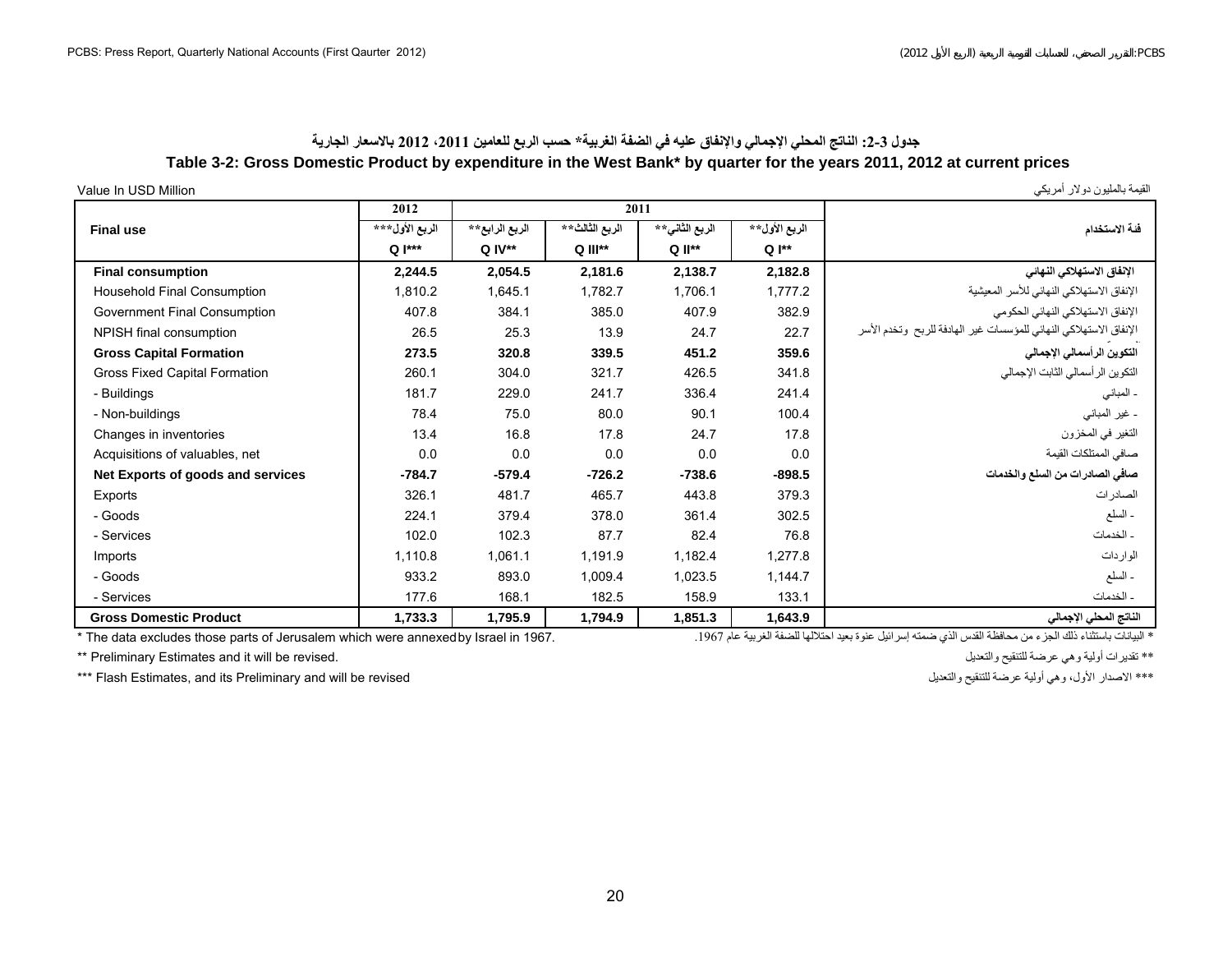# جدول 3-3: الناتج المحلي الإجمالي والإنفاق عليه في قطاع غزة حسب الربع للعامين 2011، 2012 بالاسعار الجارية

#### **Table 3-3: Gross Domestic Product by expenditure in the Gaza Strip by quarter for the years 2011, 2012 at current prices**

القيمة بالمليون دولار أمريكي Million USD In Value

|                                      | 2012          |               | 2011          |               |              |                                                                   |
|--------------------------------------|---------------|---------------|---------------|---------------|--------------|-------------------------------------------------------------------|
| <b>Final use</b>                     | الربع الأول** | الربع الرابع* | الربع الثالث* | الربع الثاني* | الربع الأول* | فئة الاستخدام                                                     |
|                                      | $Q \mid^{**}$ | $Q IV^*$      | $Q$ $   $ *   | Q ll*         | $Q I^*$      |                                                                   |
| <b>Final consumption</b>             | 1,027.4       | 971.1         | 1,026.3       | 1,048.6       | 1,040.0      | الإنفاق الاستهلاكي النهائي                                        |
| Household Final Consumption          | 707.9         | 647.5         | 695.7         | 714.9         | 716.0        | الإنفاق الاستهلاكي النهائي للأسر المعيشية                         |
| Government Final Consumption         | 255.2         | 235.2         | 244.7         | 257.2         | 255.2        | الإنفاق الاستهلاكي النهائي الحكومي                                |
| NPISH final consumption              | 64.3          | 88.4          | 85.9          | 76.5          | 68.8         | الإنفاق الاستهلاكي النهائي للمؤسسات غير الهادفة للربح وتخدم الأسر |
| <b>Gross Capital Formation</b>       | 100.4         | 105.8         | 93.7          | 104.3         | 73.2         | التكوين الرأسمالي الإجمالي                                        |
| <b>Gross Fixed Capital Formation</b> | 236.7         | 251.1         | 219.7         | 244.3         | 164.1        | النكوين الرأسمالي الثابت الإجمالي                                 |
| - Buildings                          | 226.4         | 241.3         | 209.2         | 232.5         | 150.9        | ۔ المباني                                                         |
| - Non-buildings                      | 10.3          | 9.8           | 10.5          | 11.8          | 13.2         | ۔ غير المباني                                                     |
| Changes in inventories               | $-136.3$      | $-145.3$      | $-126.0$      | $-140.0$      | $-90.9$      | التغير في المخزون                                                 |
| Acquisitions of valuables, net       | 0.0           | 0.0           | 0.0           | 0.0           | 0.0          | صافي الممتلكات القيمة                                             |
| Net Exports of goods and services    | $-439.3$      | $-361.0$      | $-384.0$      | $-402.4$      | $-419.5$     | صافي الصادرات من السلع والخدمات                                   |
| Exports                              | 27.0          | 27.2          | 24.0          | 22.9          | 21.9         | الصادر ات                                                         |
| - Goods                              | 5.3           | 5.5           | 5.4           | 5.4           | 5.3          | - السلع                                                           |
| - Services                           | 21.7          | 21.7          | 18.6          | 17.5          | 16.6         | - الخدمات                                                         |
| Imports                              | 466.3         | 388.2         | 408.0         | 425.3         | 441.4        | الواردات                                                          |
| - Goods                              | 429.9         | 353.7         | 370.6         | 392.7         | 415.2        | - السلع                                                           |
| - Services                           | 36.4          | 34.5          | 37.4          | 32.6          | 26.2         | - الخدمات                                                         |
| <b>Gross Domestic Product</b>        | 688.5         | 715.9         | 736.0         | 750.5         | 693.7        | الناتج المحلي الإجمالي                                            |

\* تقديرات أولية وهي عرضة للتنقيح والتعديل للتنقيح والتعديل للتنقيح والتعديل للتنقيح والتعديل للتنقيح عرضة للتنقيح والتعديل للتنقيح عرضة للتنقيح والتعديل للتنقيح عرضة للتنقيح والتعديل للتنقيح عرضة للتنقيح والتعديل للتنقيح

\*\* Flash Estimates, and its Preliminary and will be revised والتعديل للتنقيح عرضة أولية وهي ،الأول الاصدار\*\*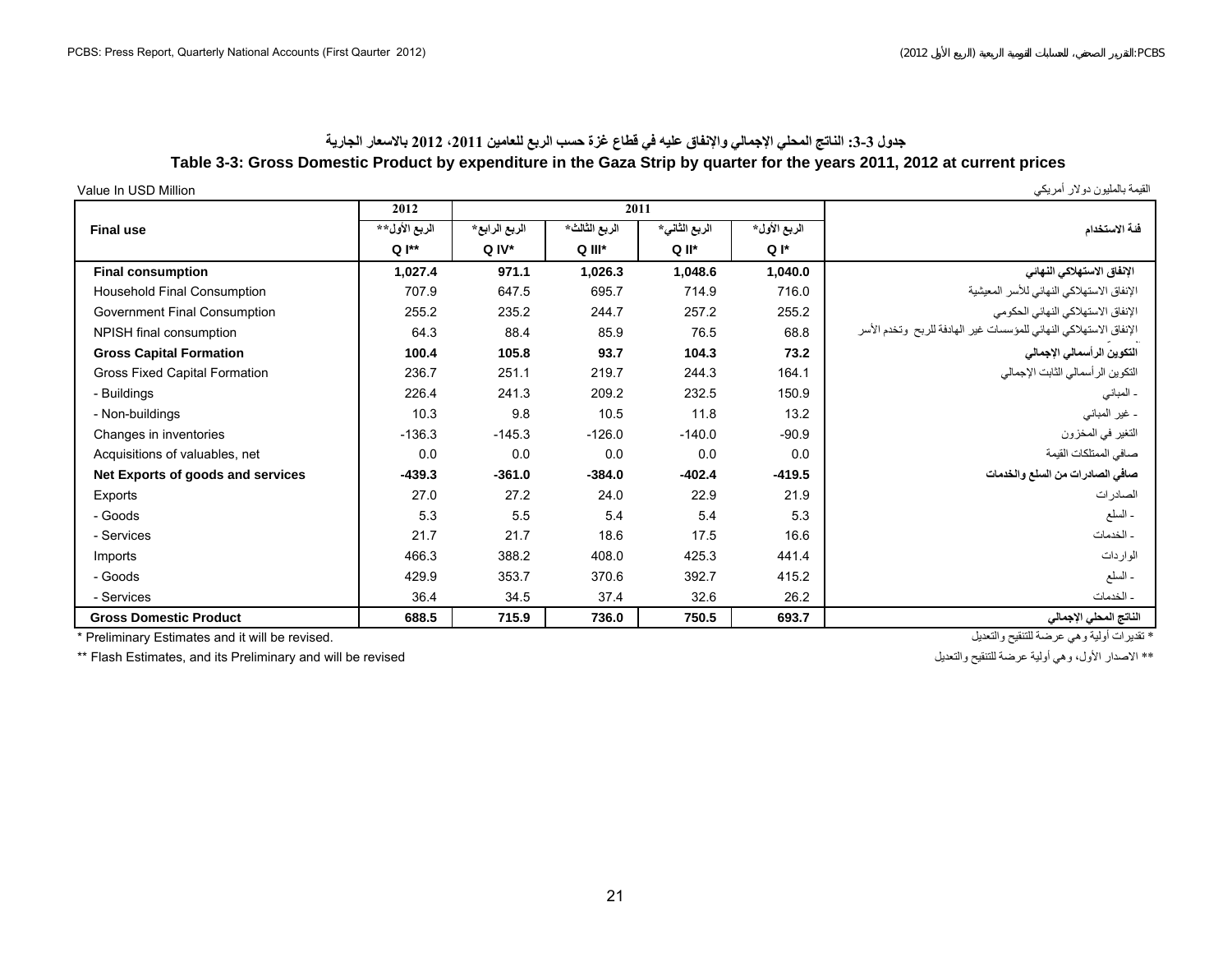### جدول 4-1: الناتج المحلي الإجمالي والإنفاق عليه في الأراضي الفلسطينية\* حسب الربع للعامين 2011، 2012 بالاسعار الثابتة: 2004 سنة الاساس

# **Table 4-1: Gross Domestic Product by expenditure in the Palestinian Territory\* by quarter for the years 2011, 2012 at constant prices:**

**2004 is the base year**

|                                      | 2012           |                | 2011           |                    |               |                                                                   |
|--------------------------------------|----------------|----------------|----------------|--------------------|---------------|-------------------------------------------------------------------|
| <b>Final use</b>                     | الربع الأول*** | الربع الرابع** | الربع الثالث** | الربع الثاني**     | الربع الأول** | فئة الاستخدام                                                     |
|                                      | $Q ***$        | $Q IV**$       | $Q$ $   **$    | $Q \parallel^{**}$ | $Q \mid^{**}$ |                                                                   |
| <b>Final consumption</b>             | 2,053.5        | 1,895.1        | 1,933.6        | 1,875.3            | 1,982.2       | الإنفاق الاستهلاكي النهائي                                        |
| <b>Household Final Consumption</b>   | 1,576.0        | 1,433.0        | 1,494.9        | 1,423.8            | 1,529.1       | الإنفاق الاستهلاكي النهائي للأسر المعيشية                         |
| Government Final Consumption         | 419.9          | 390.4          | 378.7          | 391.8              | 396.3         | الإنفاق الاستهلاكي النهائي الحكومي                                |
| NPISH final consumption              | 57.6           | 71.7           | 60.0           | 59.7               | 56.8          | الإنفاق الاستهلاكي النهائي للمؤسسات غير الهادفة للربح وتخدم الأسر |
| <b>Gross Capital Formation</b>       | 282.0          | 310.1          | 318.9          | 378.6              | 313.7         | التكوين الرأسمالي الإجمالي                                        |
| <b>Gross Fixed Capital Formation</b> | 359.9          | 391.1          | 384.0          | 446.4              | 359.1         | النكوين الرأسمالي الثابت الإجمالي                                 |
| - Buildings                          | 304.8          | 338.6          | 330.4          | 387.5              | 289.9         | ۔ المباني                                                         |
| - Non-buildings                      | 55.1           | 52.5           | 53.6           | 58.9               | 69.2          | ۔ غیر المبانی                                                     |
| Changes in inventories               | $-77.9$        | $-81.0$        | $-65.1$        | $-67.8$            | $-45.4$       | التغير في المخزون                                                 |
| Acquisitions of valuables, net       | 0.0            | 0.0            | 0.0            | 0.0                | 0.0           | صافى الممتلكات القيمة                                             |
| Net Exports of goods and services    | $-755.8$       | $-575.8$       | $-653.5$       | $-655.7$           | $-799.5$      | صافي الصادرات من السلع والخدمات                                   |
| Exports                              | 223.7          | 320.9          | 294.5          | 274.9              | 249.2         | الصادر ات                                                         |
| - Goods                              | 145.4          | 242.7          | 230.6          | 216.1              | 191.2         | - السلع                                                           |
| - Services                           | 78.3           | 78.2           | 63.9           | 58.8               | 58.0          | - الخدمات                                                         |
| Imports                              | 979.5          | 896.7          | 948.0          | 930.6              | 1,048.7       | الواردات                                                          |
| - Goods                              | 846.6          | 771.4          | 817.7          | 819.7              | 951.5         | ۔ السلع                                                           |
| - Services                           | 132.9          | 125.3          | 130.3          | 110.9              | 97.2          | - الخدمات                                                         |
| <b>Gross Domestic Product</b>        | 1,579.7        | 1,629.4        | 1,599.0        | 1,598.2            | 1,496.4       | الناتج المحلي الإجمالي                                            |

22

\* البيانات باستثناء ذلك الجزء من محافظة القدس الذي ضمته إسرائيل عنوة بعيد احتلالها للضفة الغربية عام 1967 .<br>\* البيانات باستثناء ذلك الجزء من محافظة القدس الذي ضمته إسرائيل عنوة بعيد احتلالها للضفة الغربية عام 1967 .

\*\* Preliminary Estimates and it will be revised.<br>\*\*\* Flash Estimates, and its Preliminary and will be revised الإصدار الأول، وهي أولية عرضة للتنقيح والتعديل لل \*\*\* Flash Estimates, and its Preliminary and will be revised

القيمة بالمليون دولار أمريكي Million USD In Value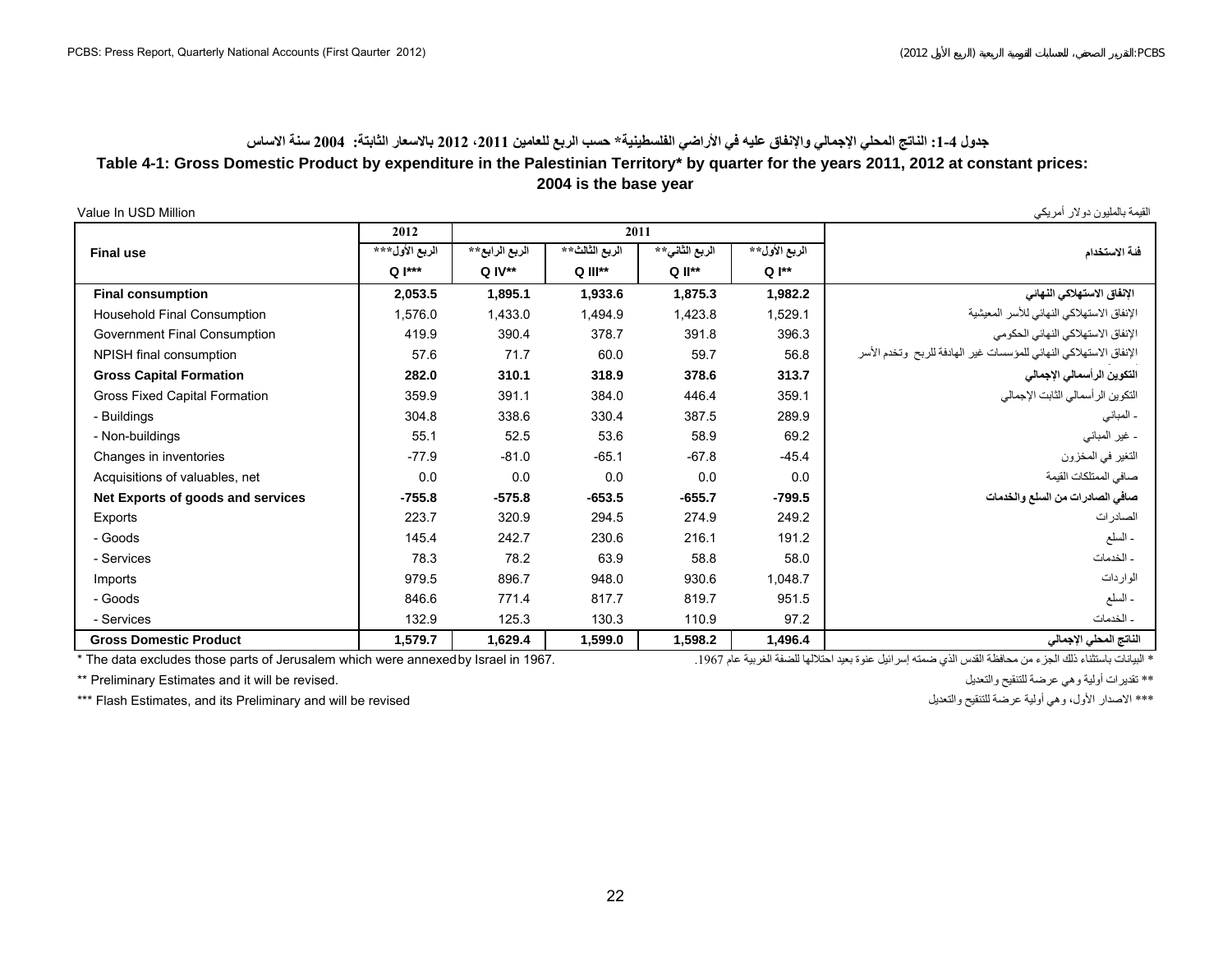#### جدول 4-2: الناتج المحلي الإجمالي والإنفاق عليه في الضفة الغربية\* حسب الربع للعامين 2011، 2012 بالاسعار الثابتة: سنة الاساس 2004

#### **Table 4-2: Gross Domestic Product by expenditure in the West Bank\* by quarter for the years 2011, 2012 at constant prices:**

**2004 is the base year**

القيمة بالمليون دولار أمريكي Million USD In Value

|                                      | 2012           |                |                | 2011                   |               |                                                                   |
|--------------------------------------|----------------|----------------|----------------|------------------------|---------------|-------------------------------------------------------------------|
| <b>Final use</b>                     | الربع الأول*** | الربع الرابع** | الربع الثالث** | الربع الثان <i>ي**</i> | الربع الأول** | فئة الاستخدام                                                     |
|                                      | $Q ***$        | $Q IV**$       | $Q$ $   **$    | $Q \parallel^{**}$     | $Q \mid^{**}$ |                                                                   |
| <b>Final consumption</b>             | 1,405.9        | 1,285.5        | 1,315.5        | 1,262.1                | 1,351.5       | الإنفاق الاستهلاكي النهائي                                        |
| <b>Household Final Consumption</b>   | 1,130.8        | 1,027.4        | 1,075.7        | 1,007.2                | 1,099.6       | الإنفاق الاستهلاكي النهائي للأسر المعيشية                         |
| Government Final Consumption         | 258.3          | 242.1          | 231.5          | 240.3                  | 237.8         | الإنفاق الاستهلاكي النهائي الحكومي                                |
| NPISH final consumption              | 16.8           | 16.0           | 8.3            | 14.6                   | 14.1          | الإنفاق الاستهلاكي النهائي للمؤسسات غير الهادفة للربح وتخدم الأسر |
| <b>Gross Capital Formation</b>       | 192.9          | 221.9          | 235.2          | 295.9                  | 250.6         | التكوين الرأسمالي الإجمالي                                        |
| <b>Gross Fixed Capital Formation</b> | 184.4          | 211.3          | 224.5          | 281.3                  | 239.6         | النكوين الرأسمالي الثابت الإجمالي                                 |
| - Buildings                          | 135.7          | 164.9          | 177.1          | 229.2                  | 178.4         | ۔ المبانی                                                         |
| - Non-buildings                      | 48.7           | 46.4           | 47.4           | 52.1                   | 61.2          | ۔ غیر المبانی                                                     |
| Changes in inventories               | 8.5            | 10.6           | 10.7           | 14.6                   | 11.0          | التغير في المخزون                                                 |
| Acquisitions of valuables, net       | 0.0            | 0.0            | 0.0            | 0.0                    | 0.0           | صافى الممتلكات القيمة                                             |
| Net Exports of goods and services    | $-483.3$       | $-352.8$       | $-426.2$       | $-423.0$               | $-543.8$      | صافي الصادرات من السلع والخدمات                                   |
| Exports                              | 206.6          | 303.7          | 280.0          | 261.4                  | 235.6         | الصادر ات                                                         |
| - Goods                              | 142.0          | 239.2          | 227.3          | 212.9                  | 187.9         | - السلع                                                           |
| - Services                           | 64.6           | 64.5           | 52.7           | 48.5                   | 47.7          | - الخدمات                                                         |
| Imports                              | 689.9          | 656.5          | 706.2          | 684.4                  | 779.4         | الواردات                                                          |
| - Goods                              | 579.6          | 552.5          | 598.1          | 592.4                  | 698.2         | - السلع                                                           |
| - Services                           | 110.3          | 104.0          | 108.1          | 92.0                   | 81.2          | - الخدمات                                                         |
| <b>Gross Domestic Product</b>        | 1,115.5        | 1,154.6        | 1,124.5        | 1,135.0                | 1,058.3       | الناتج المحلي الإجمالي                                            |

\* البيانات باستثناء ذلك الجزء من محافظة القدس الذي ضمته إسرائيل عنوة بعيد احتلالها للضفة الغربية عام .1967 1967. in Israel by annexed were which Jerusalem of parts those excludes data The\*

\*\* Preliminary Estimates and it will be revised. والتعديل التنقيح والتعديل للتنقيح والتعديل للتنقيح عرضة للتنقيح والتعديل للتنقيح عرضة للتنقيح والتعديل للتنقيح عرضة للتنقيح والتعديل للتنقيح عرضة للتنقيح والتعديل للتنقيح و

\*\*\* Flash Estimates, and its Preliminary and will be revised والتعديل للتنقيح عرضة أولية وهي ،الأول الاصدار\*\*\*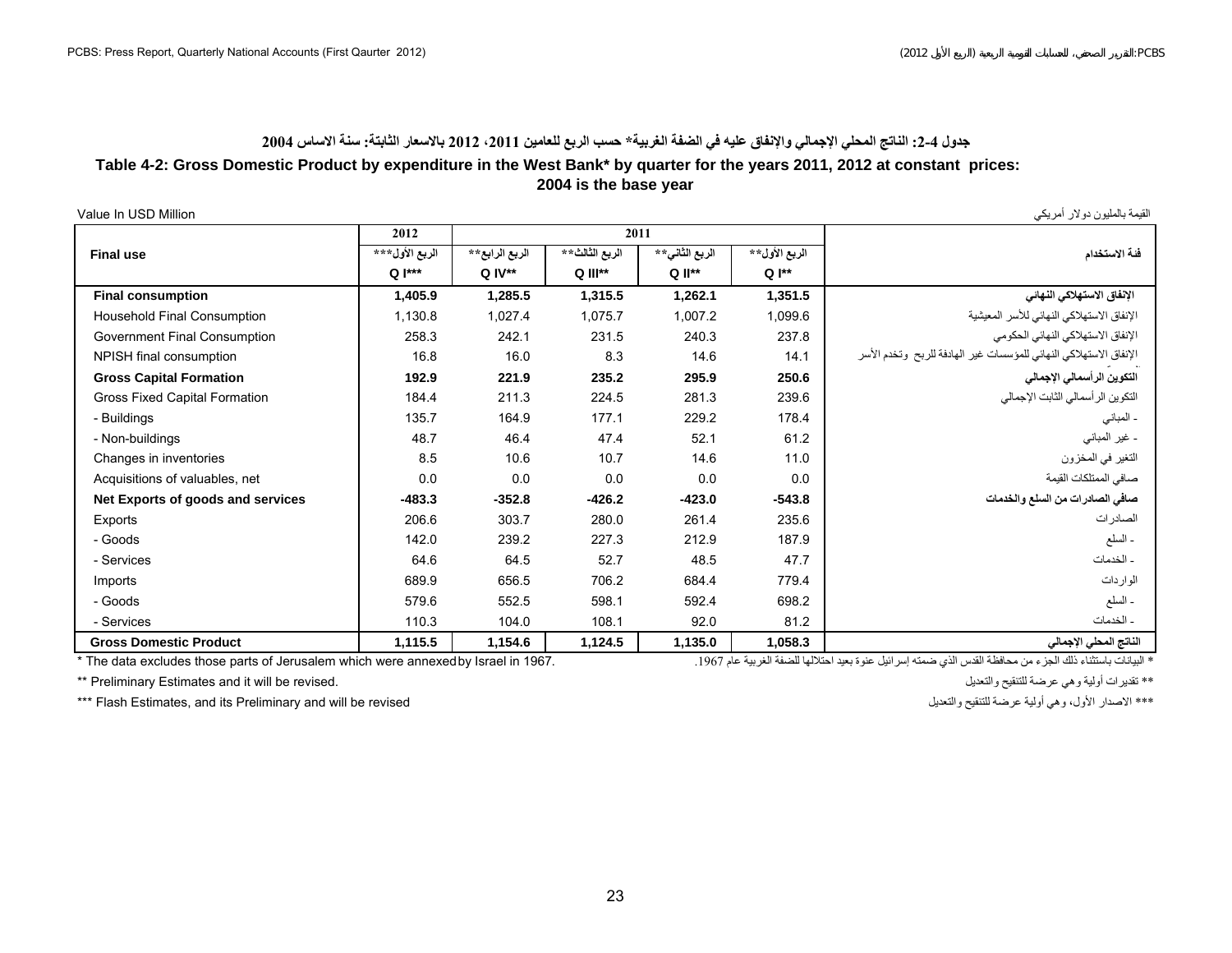# جدول 4-3: الناتج المحلي الإجمالي والإنفاق عليه في قطاع غزة حسب الربع للعامين 2011، 2012 بالاسعار الثابتة: سنة الاساس 2004

#### **Table 4-3: Gross Domestic Product by expenditure in the Gaza Strip by quarter for the years 2011, 2012 at constant prices:**

**2004 is the base year**

| Value In USD Million                 |               |               |               |               |              | القيمة بالمليون دولار أمريكي                                      |  |
|--------------------------------------|---------------|---------------|---------------|---------------|--------------|-------------------------------------------------------------------|--|
|                                      | 2012          |               |               | 2011          |              |                                                                   |  |
| <b>Final use</b>                     | الربع الأول** | الربع الرابع* | الربع الثالث* | الربع الثاني* | الربع الأول* | فئة الاستخدام                                                     |  |
|                                      | $Q \mid^{**}$ | Q IV*         | $Q$ $   $ *   | Q II*         | $Q I^*$      |                                                                   |  |
| <b>Final consumption</b>             | 647.6         | 609.6         | 618.1         | 613.2         | 630.7        | الإنفاق الاستهلاكي النهائي                                        |  |
| Household Final Consumption          | 445.2         | 405.6         | 419.2         | 416.6         | 429.5        | الإنفاق الاستهلاكي النهائي للأسر المعيشية                         |  |
| Government Final Consumption         | 161.6         | 148.3         | 147.2         | 151.5         | 158.5        | الإنفاق الاستهلاكي النهائي الحكومي                                |  |
| NPISH final consumption              | 40.8          | 55.7          | 51.7          | 45.1          | 42.7         | الإنفاق الاستهلاكي النهائي للمؤسسات غير الهادفة للربح وتخدم الأسر |  |
| <b>Gross Capital Formation</b>       | 89.1          | 88.2          | 83.7          | 82.7          | 63.1         | التكوين الرأسمالي الإجمالي                                        |  |
| <b>Gross Fixed Capital Formation</b> | 175.5         | 179.8         | 159.5         | 165.1         | 119.5        | التكوين الرأسمالي الثابت الإجمالي                                 |  |
| - Buildings                          | 169.1         | 173.7         | 153.3         | 158.3         | 111.5        | ۔ المباني                                                         |  |
| - Non-buildings                      | 6.4           | 6.1           | 6.2           | 6.8           | 8.0          | ۔ غير المباني                                                     |  |
| Changes in inventories               | $-86.4$       | $-91.6$       | $-75.8$       | $-82.4$       | $-56.4$      | التغير في المخزون                                                 |  |
| Acquisitions of valuables, net       | 0.0           | 0.0           | 0.0           | 0.0           | 0.0          | صافي الممتلكات القيمة                                             |  |
| Net Exports of goods and services    | $-272.5$      | $-223.0$      | $-227.3$      | $-232.7$      | $-255.7$     | صافي الصادرات من السلع والخدمات                                   |  |
| Exports                              | 17.1          | 17.2          | 14.5          | 13.5          | 13.6         | الصادرات                                                          |  |
| - Goods                              | 3.4           | 3.5           | 3.3           | 3.2           | 3.3          | - السلع                                                           |  |
| - Services                           | 13.7          | 13.7          | 11.2          | 10.3          | 10.3         | - الخدمات                                                         |  |
| Imports                              | 289.6         | 240.2         | 241.8         | 246.2         | 269.3        | الواردات                                                          |  |
| - Goods                              | 267.0         | 218.9         | 219.6         | 227.3         | 253.3        | - السلع                                                           |  |
| - Services                           | 22.6          | 21.3          | 22.2          | 18.9          | 16.0         | - الخدمات                                                         |  |
| <b>Gross Domestic Product</b>        | 464.2         | 474.8         | 474.5         | 463.2         | 438.1        | الناتج المحلي الإجمالي                                            |  |

\* تقديرات أولية وهي عرضة للتنقيح والتعديل للتنقيح والتعديل للتنقيح والتعديل للتنقيح والتعديل للتنقيح عرضة للتنقيح والتعديل

\*\* Flash Estimates, and its Preliminary and will be revised والتعديل للتنقيح عرضة اولية وهي ،الأول الاصدار\*\*